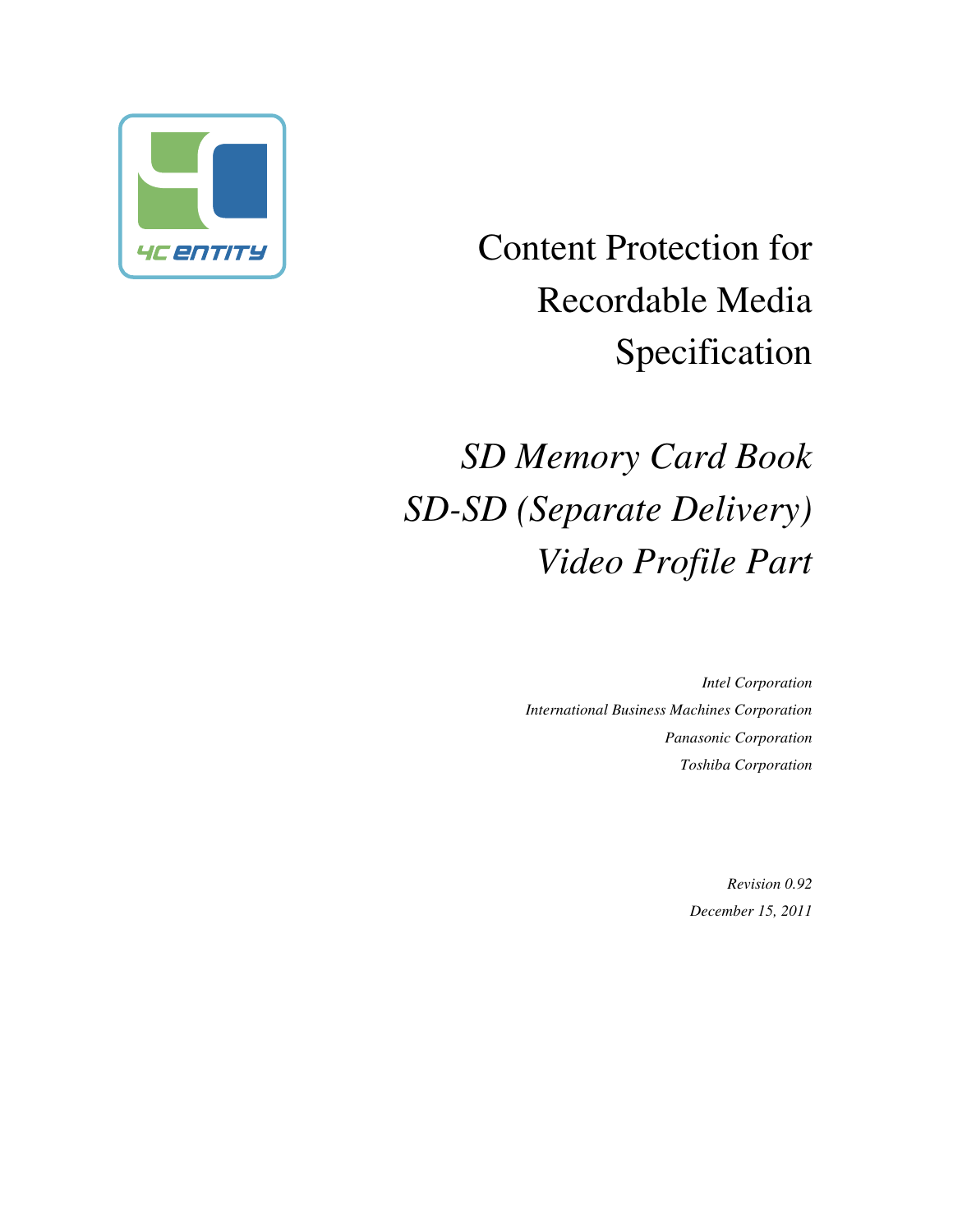This page is intentionally left blank.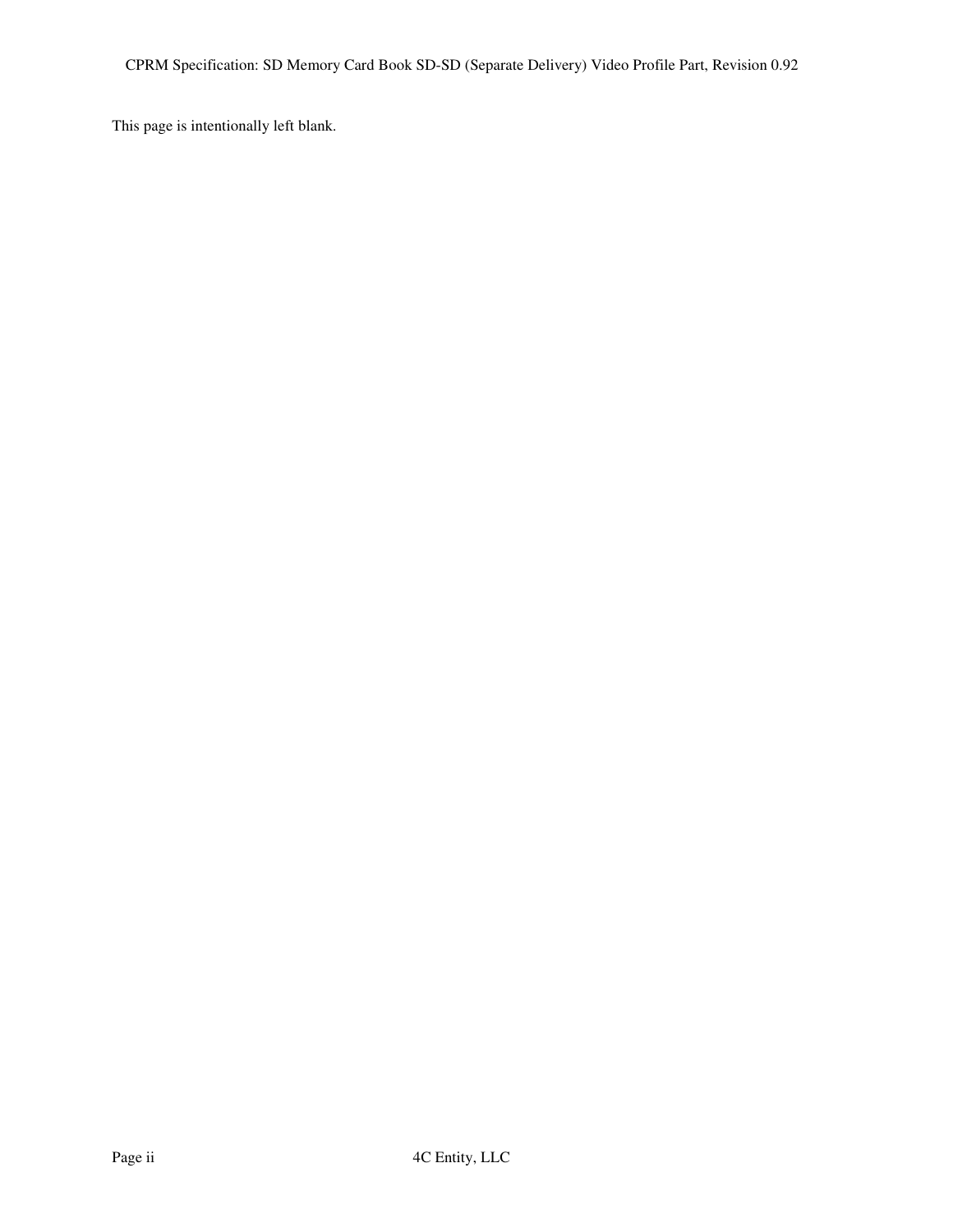## **Preface**

## **Notice**

THIS DOCUMENT IS PROVIDED "AS IS" WITH NO WARRANTIES WHATSOEVER, INCLUDING ANY WARRANTY OF MERCHANTABILITY, NONINFRINGEMENT, FITNESS FOR ANY PARTICULAR PURPOSE, OR ANY WARRANTY OTHERWISE ARISING OUT OF ANY PROPOSAL, SPECIFICATION OR SAMPLE. IBM, Intel, Panasonic, and Toshiba disclaim all liability, including liability for infringement of any proprietary rights, relating to use of information in this specification. No license, express or implied, by estoppel or otherwise, to any intellectual property rights are granted herein.

This document is an intermediate draft and is subject to change without notice. Adopters and other users of this specification are cautioned that products based on it may not be interoperable with the final version or subsequent versions thereof.

Copyright © 2006-2011 by International Business Machines Corporation, Intel Corporation, Panasonic Corporation and Toshiba Corporation. Third-party brands and names are the property of their respective owners.

## **Intellectual Property**

Implementation of this specification requires a license from the 4C Entity, LLC.

## **Contact Information**

Please address inquiries, feedback, and licensing requests to the 4C Entity, LLC:

- Licensing inquiries and requests should be addressed to 4C-Services@4Centity.com.
- Feedback on this specification should be addressed to  $4C-$ Services@4Centity.com.

The URL for the 4C Entity, LLC web site is http://www.4Centity.com.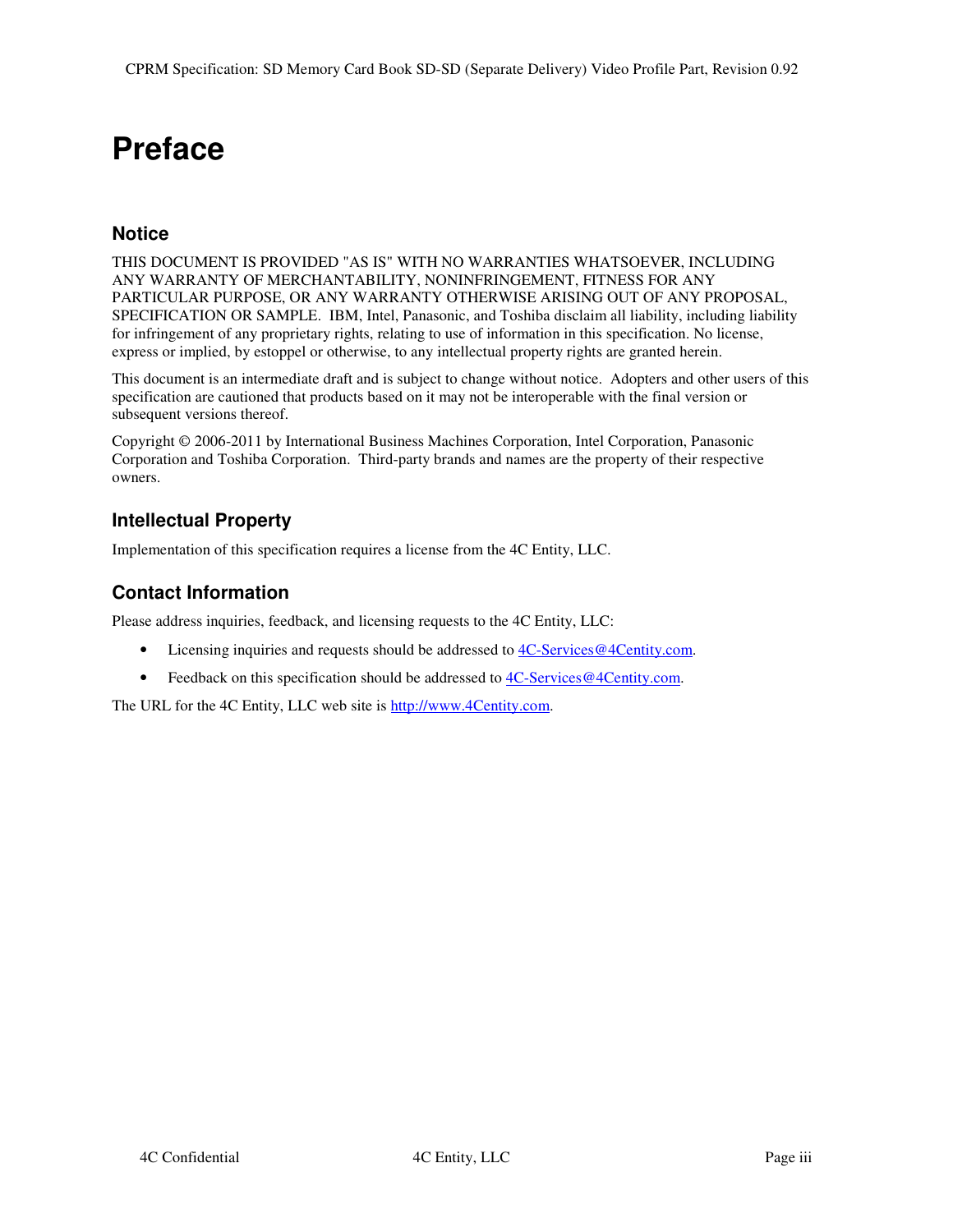This page is intentionally left blank.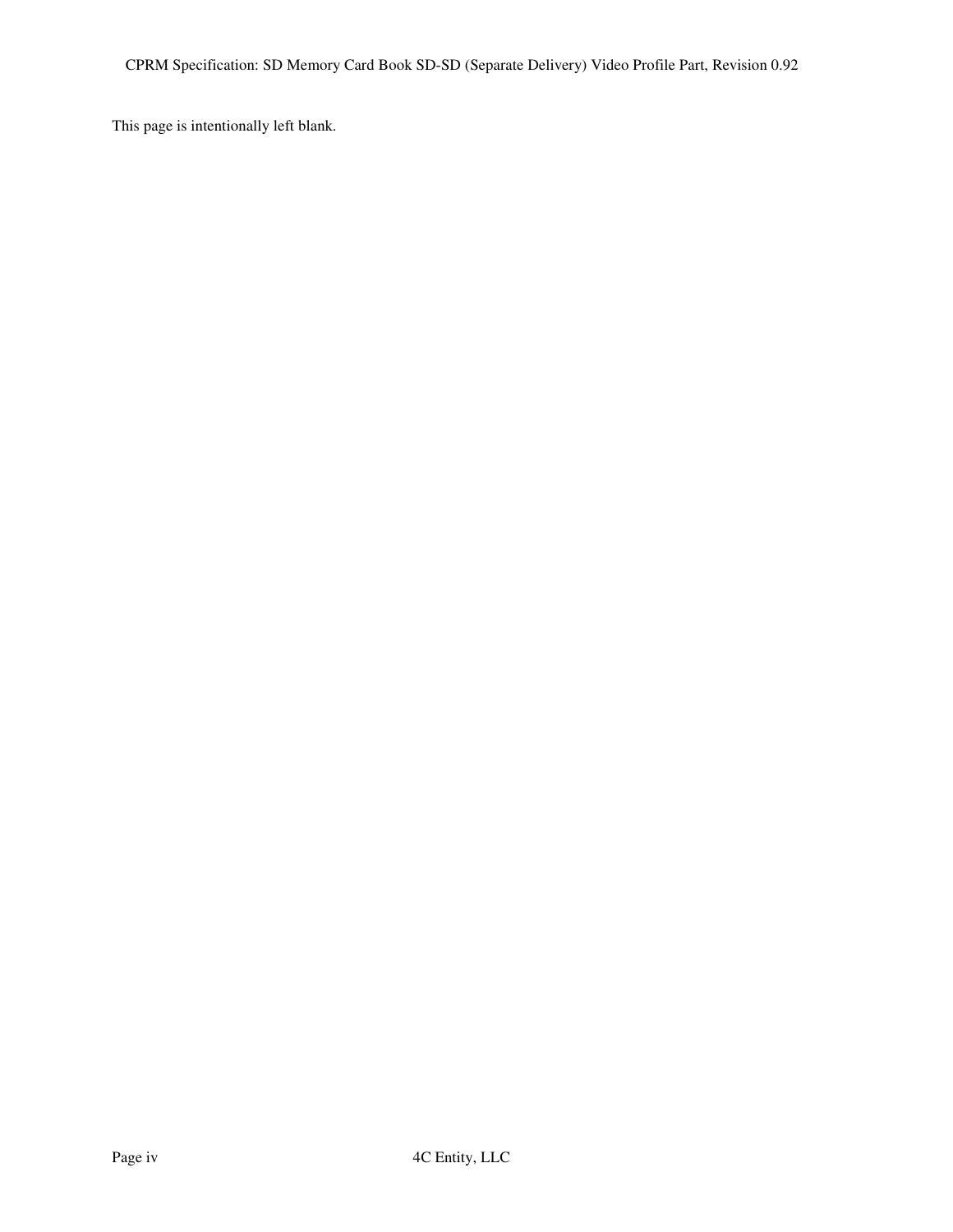## **Table of Contents**

| $\mathbf 1$ . |                                            |
|---------------|--------------------------------------------|
| 1.1.          |                                            |
| 1.2.          |                                            |
| 1.3.          |                                            |
| 1.4.          |                                            |
| 2.            |                                            |
|               |                                            |
|               |                                            |
| 3.            | CPRM FOR SD-SD (SEPARATE DELIVERY) VIDEO 5 |
| 3.1.          |                                            |
| 3.2.          |                                            |
| 3.3.          |                                            |
| 3.4.          |                                            |
|               | 3.4.1.<br>3.4.2.                           |
| 3.5.          |                                            |
|               | 3.5.1.                                     |
| 3.6.          |                                            |
|               | 3.6.1.                                     |
|               | 3.6.2.                                     |
|               | 3.6.3.<br>3.6.4.                           |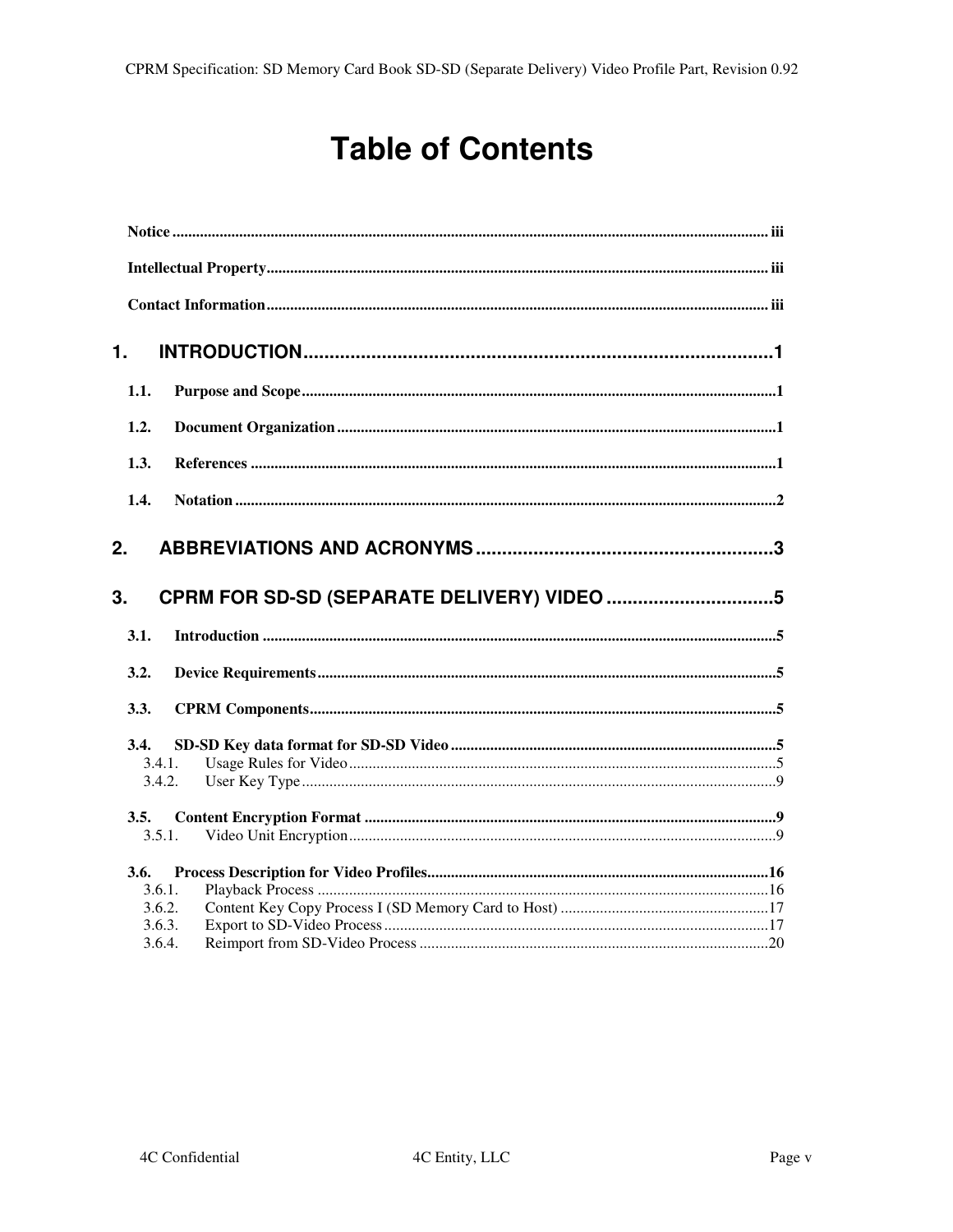This page is intentionally left blank.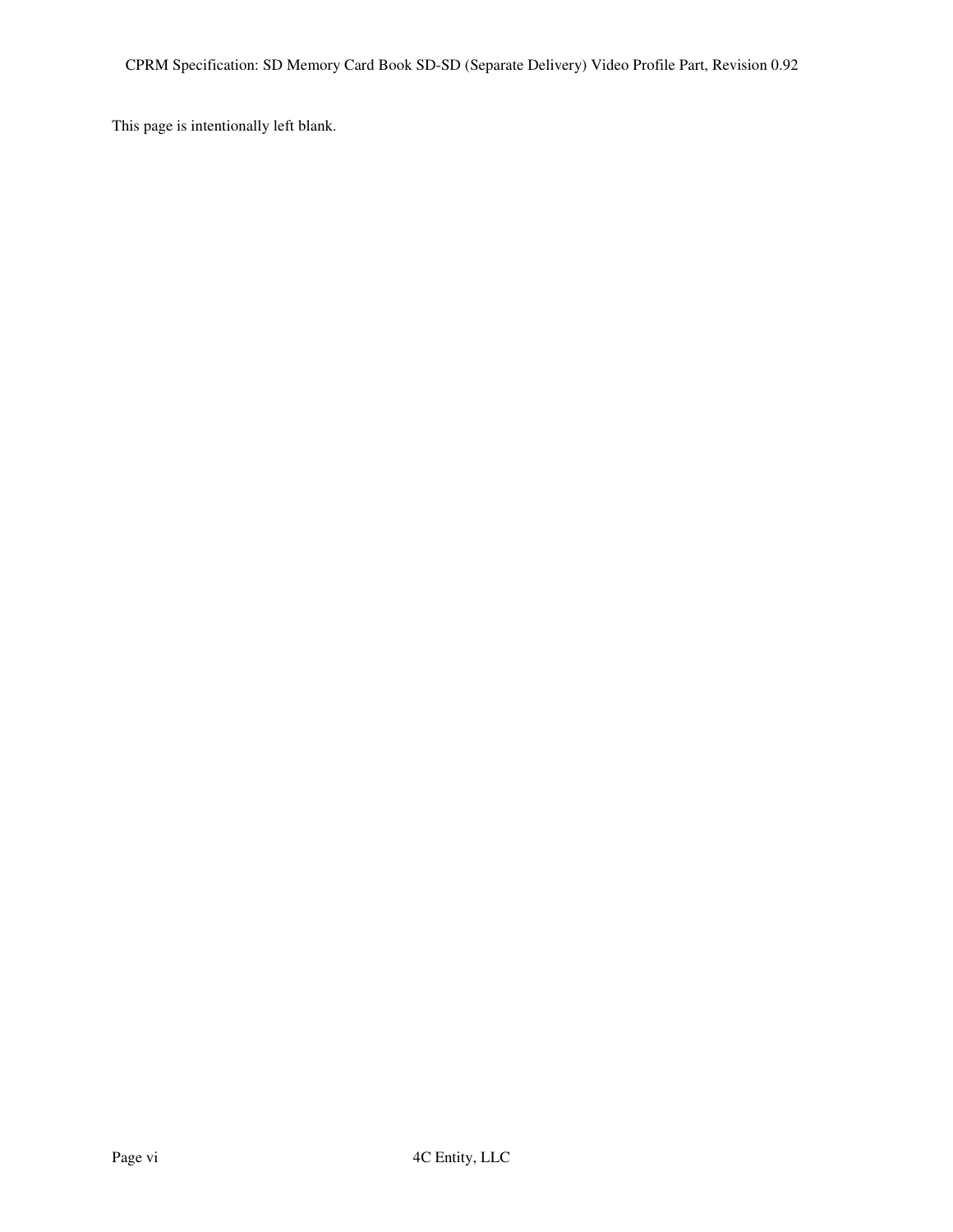## **List of Figures**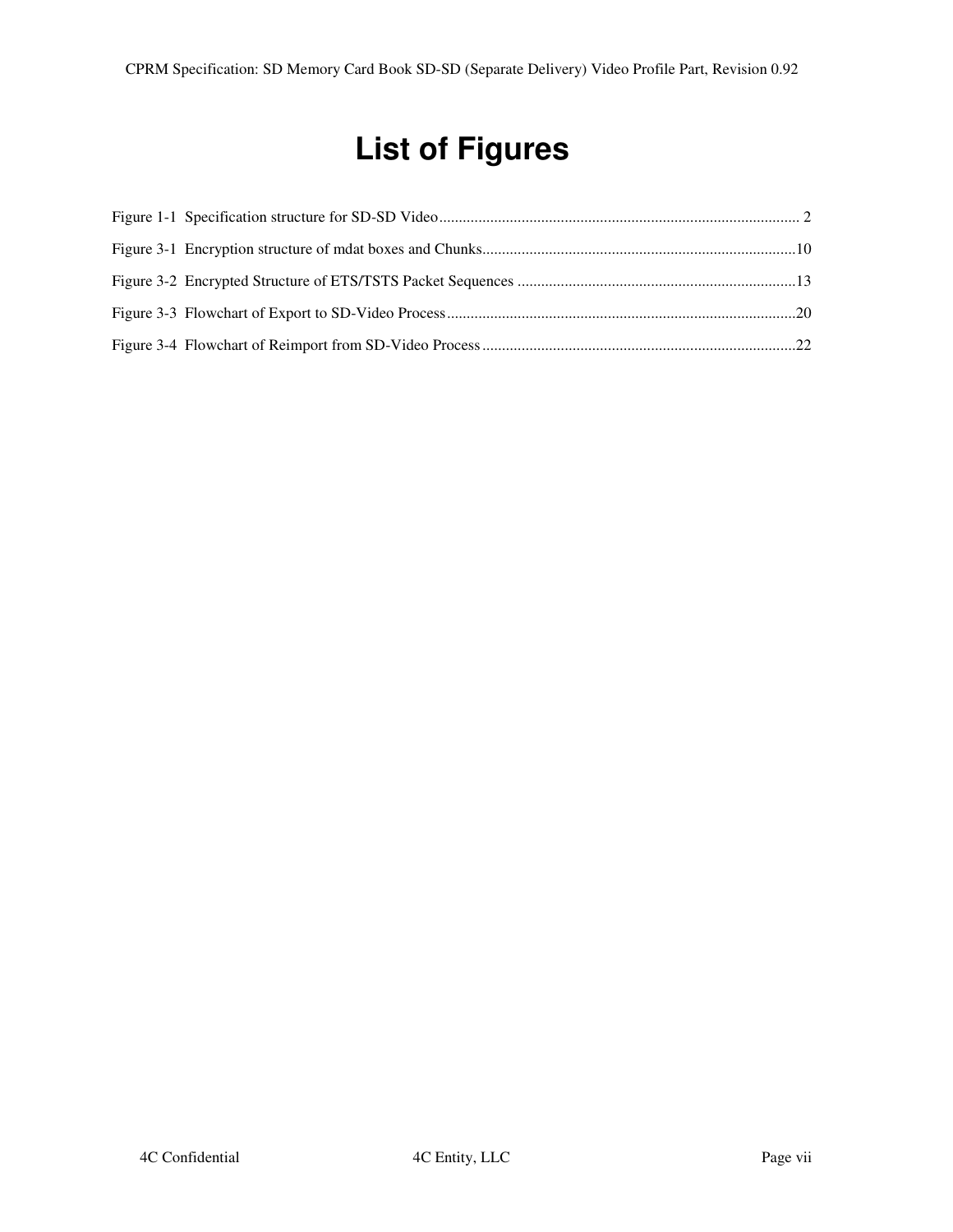This page is intentionally left blank.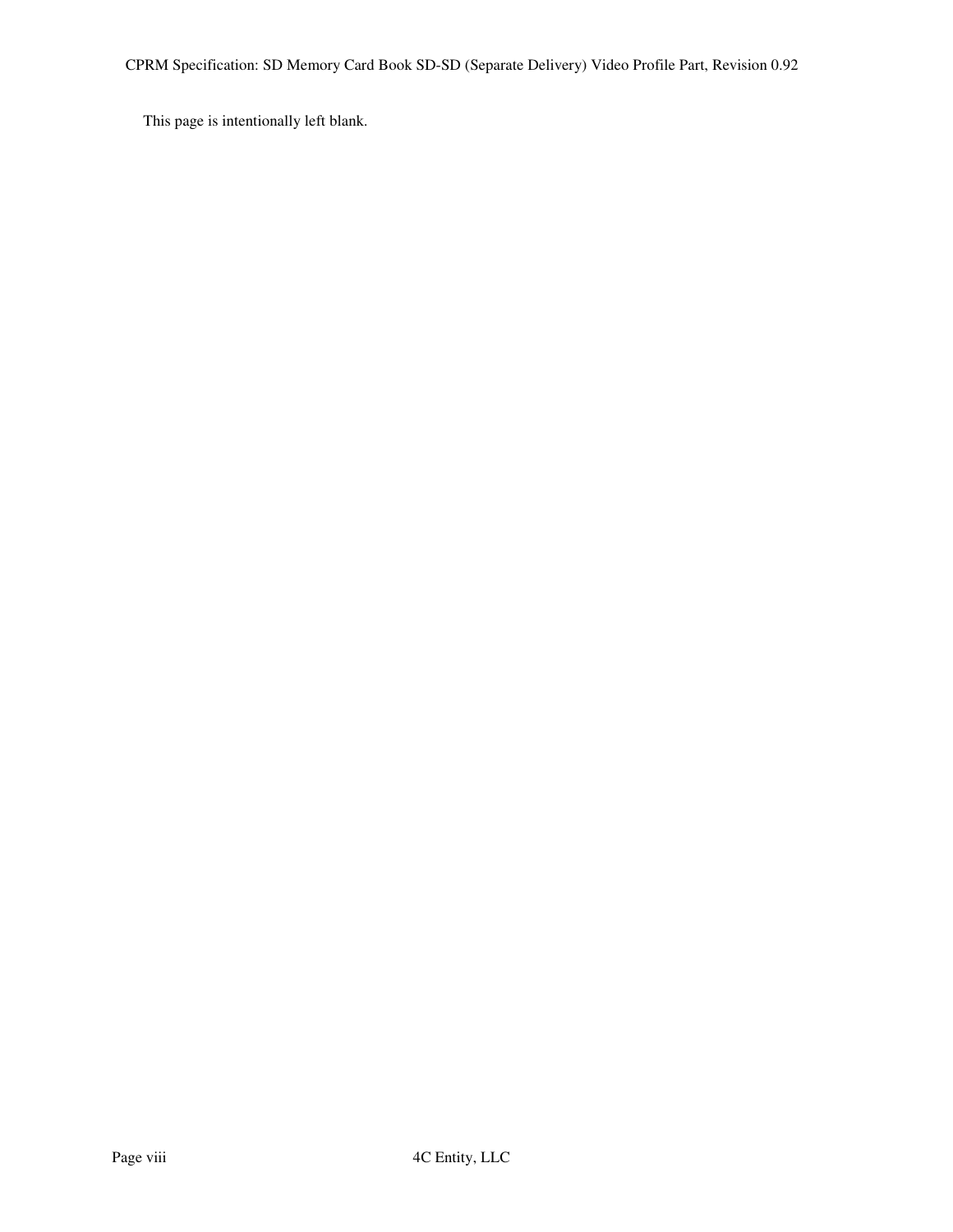## **List of Tables**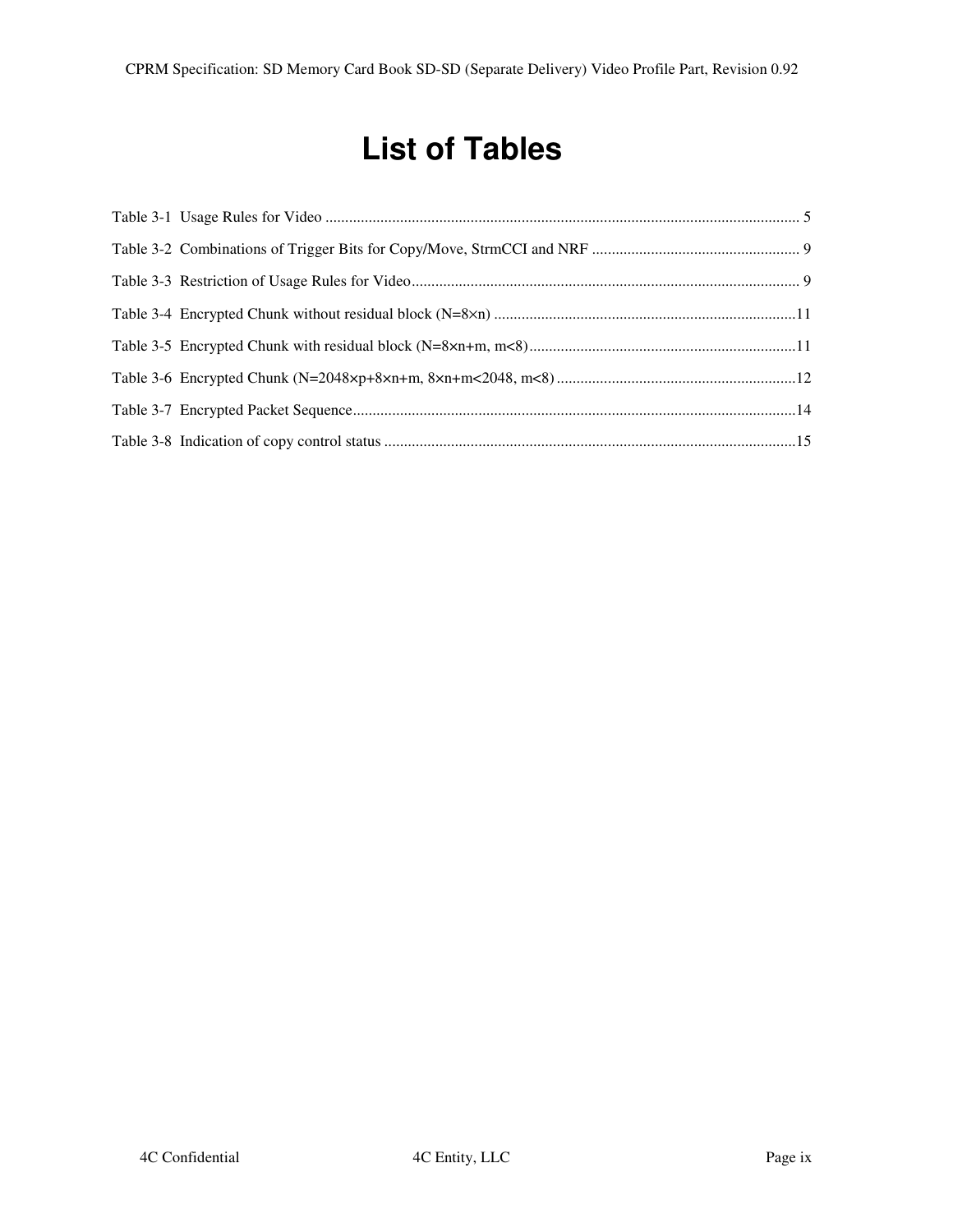This page is intentionally left blank.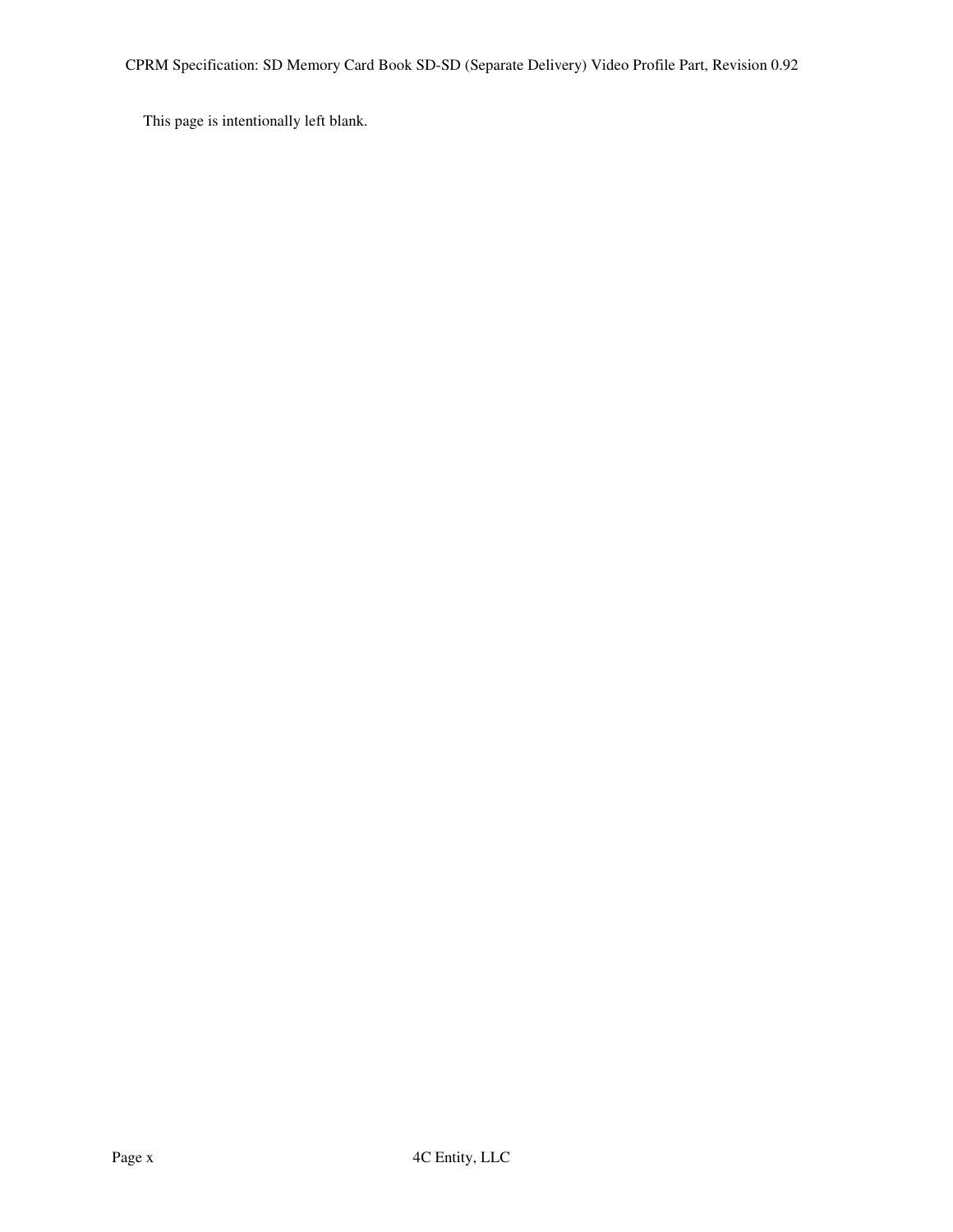## **Chapter 1 Introduction**

## **1. Introduction**

## **1.1. Purpose and Scope**

The *Content Protection for Recordable Media Specification* (CPRM) defines a robust and renewable method for protecting content stored on a number of physical media types. The specification is comprised of several "books." The *Introduction and Common Cryptographic Elements* book provides a brief overview of CPRM, and defines cryptographic procedures that are common among its different uses. The *SD Memory Card Book* specifies additional details for using CPRM technology to protect content stored on the SD Memory Card, and on other implementations of protected storage with an interface and security system equivalent to that of the SD Memory Card. Note that such other implementations must not provide any external interface to the memory other than one that adheres to the protocols described in this specification.

The *SD Memory Card Book* consists of the following parts, under the general title *CPRM Specification SD Memory Card Book:* 

- *Common Part*
- *SD Application Specific Parts (e.g. SD-Audio, SD-Video, SD-Binding, SD-SD)*

This document is the *SD-SD (Separate Delivery) Part* of the *SD Memory Card Book,* and describes details of CPRM that are specific to the SD-SD Video format.

The use of this specification and access to the intellectual property and cryptographic materials required to implement it will be the subject of a license. A license authority referred to as the 4C Entity, LLC is responsible for establishing and administering the content protection system based in part on this specification.

## **1.2. Document Organization**

This specification is organized as follows:

- Chapter 1 provides an introduction.
- Chapter 2 lists abbreviations and acronyms used in this document.
- Chapter 3 describes the use of CPRM to protect SD-SD Video content

### **1.3. References**

This specification shall be used in conjunction with the following documents. When the documents are superceded by an approved revision, the revision shall apply.

4C Entity, LLC, *CPRM/CPPM License Agreement* 

4C Entity, LLC, *CPRM Specification: Introduction and Common Cryptographic Elements, Revision 1.1*

4C Entity, LLC, *CPRM Specification: SD Memory Card Book Common Part, Revision 0.97*

4C Entity, LLC, *CPRM Specification: SD Memory Card Book Video Part, Revision 0.97* 

4C Entity, LLC, *CPRM Specification: SD Memory Card Book SD-SD (Separate Delivery) Part, Revision 0.91* 

4C Entity, LLC, *Content Protection System Architecture White Paper, Revision 0.81*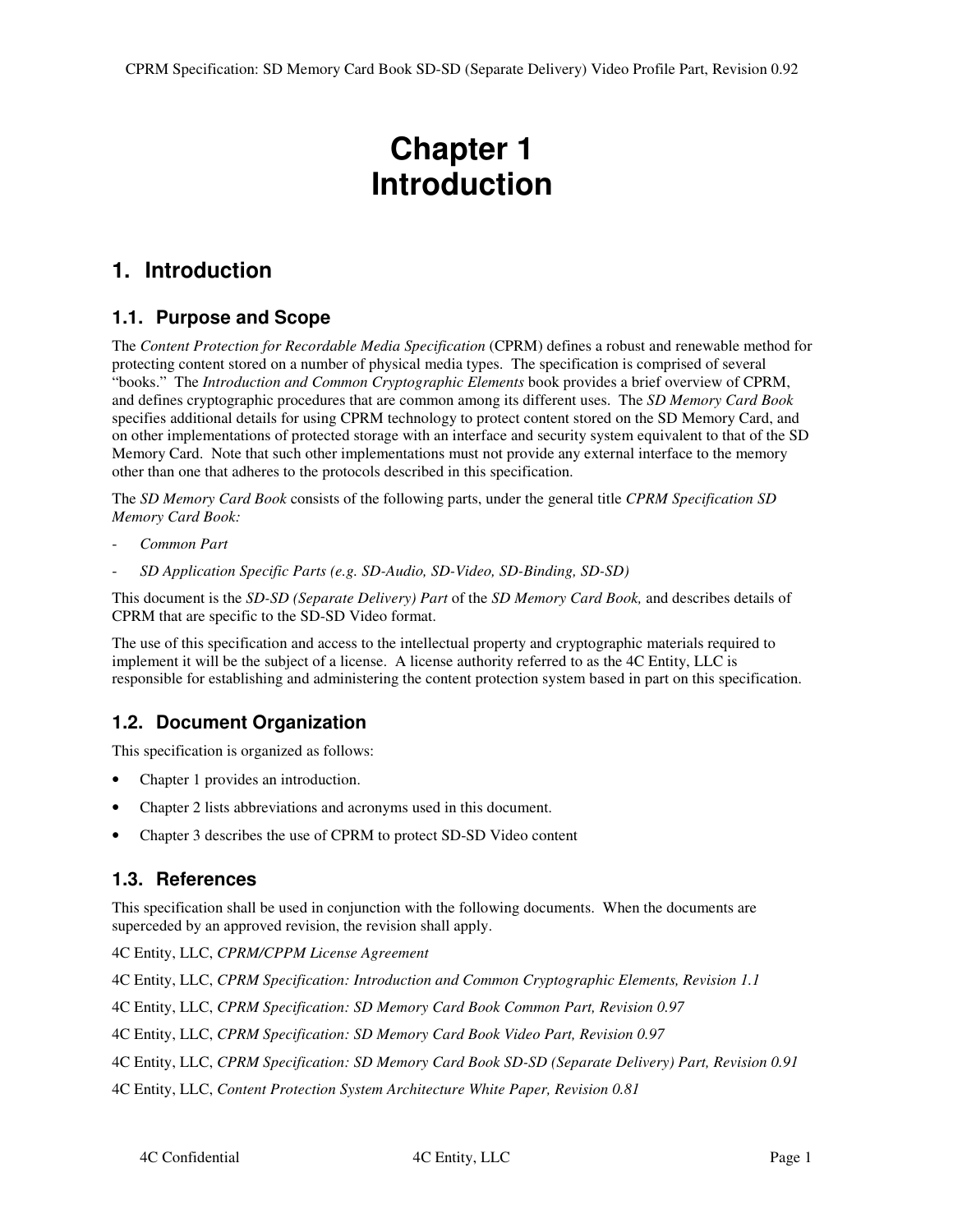SD Association, *SD Memory Card Specifications, Part 3: Security Specification, Version 2.0*

SD Association, *SD Memory Card Specifications, Part 15: SD-SD (Separate Delivery) Specification, Version 1.10* 

SD Association, *SD Memory Card Specifications, Part 15: Video Profile Specification, Addendum to SD Specifications Part 15 Separate Delivery Specification, Version 1.10* 

*CPRM Specification SD Memory Card Book Common Part* describes the general CPRM technology for SD Memory Card and all SD applications. *CPRM Specification: SD Memory Card Book SD-SD (Separate Delivery) Part* describes how to handle SD-SD Keys which are Content Keys and User Keys. This book describes how to protect SD-SD Video content using SD-SD Keys. Export to SD-Video process in this book requires *CPRM Specification: SD Memory Card Book SD-Video Part*. For your information, Figure 1-1 is the specifications structure.



**Figure 1-1 Specification structure for SD-SD Video**

### **1.4. Notation**

Except where specifically noted otherwise, this document uses the same notations and conventions for numerical values, operations, and bit/byte ordering as described in the *Introduction and Common Cryptographic Elements* book of this specification.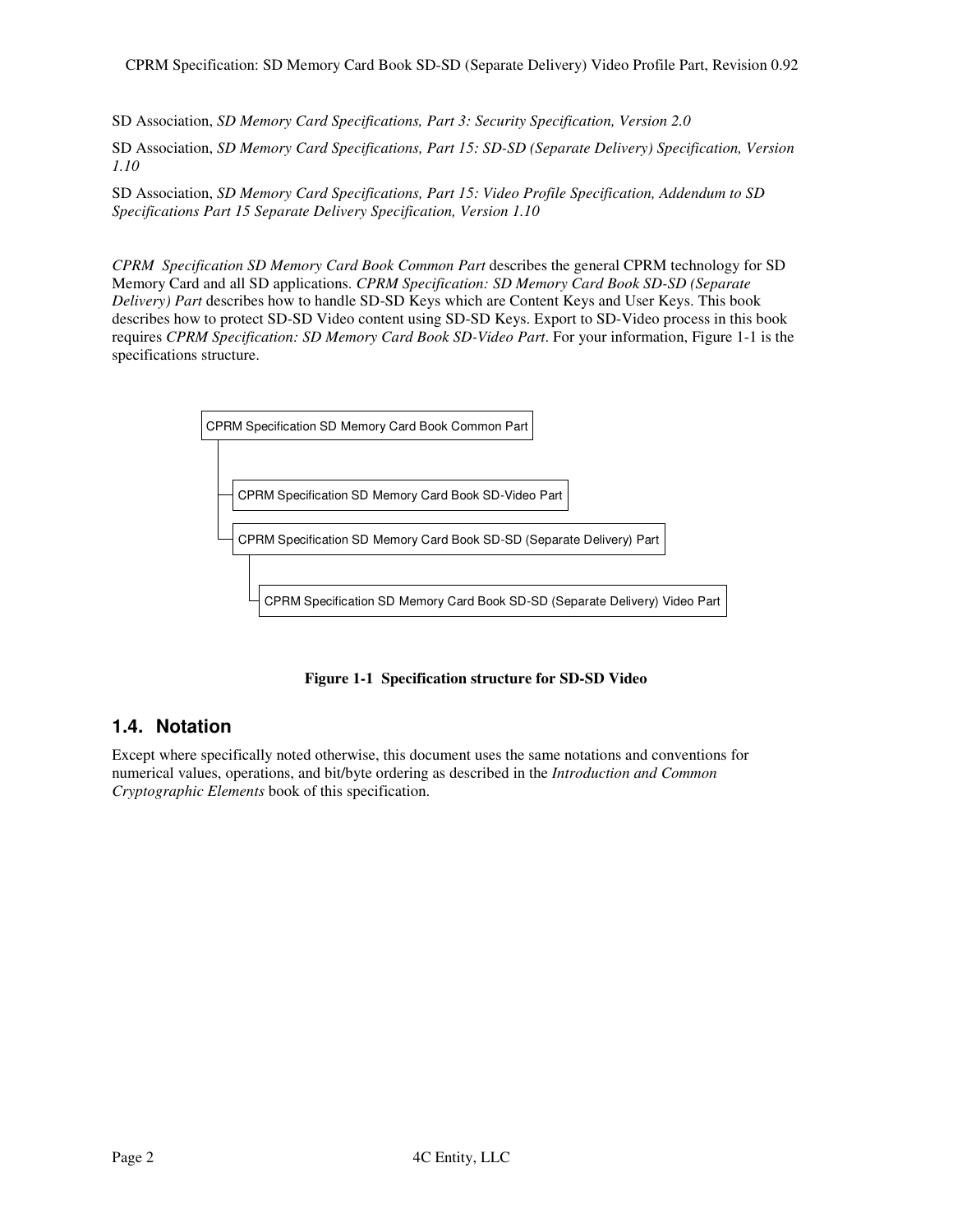## **Chapter 2 Abbreviations and Acronyms**

## **2. Abbreviations and Acronyms**

The following abbreviations and acronyms are used in this document:

| APS            | <b>Analog Protection System</b>                |
|----------------|------------------------------------------------|
| <b>APSTB</b>   | Analog Protection System Trigger Bit           |
| <b>AST</b>     | Analog Sunset Token                            |
| C-CBC          | <b>Converted Cipher Block Chaining</b>         |
| C <sub>2</sub> | Cryptomeria Cipher                             |
| <b>CCI</b>     | Copy Control Information                       |
| <b>CKI</b>     | Content Key Information                        |
| <b>CKMG</b>    | <b>Content Key Manager</b>                     |
| <b>CPF</b>     | Copy Permission Field                          |
| <b>CPRM</b>    | <b>Content Protection for Recordable Media</b> |
| <b>ECKUR</b>   | Encrypted Content Key and Usage Rule           |
| <b>E_APSTB</b> | Encrypted Analog Protection System Trigger Bit |
| E CPF          | <b>Encrypted Copy Permission Field</b>         |
| <b>ETS</b>     | Extended Transport Stream <sup>1</sup>         |
| <b>EPN</b>     | <b>Encryption Plus Non-assertion</b>           |
| <b>IEC</b>     | International Electrotechnical Commission      |
| <b>ISO</b>     | International Organization for Standardization |
| <b>LLC</b>     | Limited Liability Company                      |
| <b>NRF</b>     | Non Re-encryption Flag                         |
| M <sub>O</sub> | Media Object <sup>1</sup>                      |
| <b>MOU</b>     | Media Object Unit <sup>1</sup>                 |
| <b>MPEG</b>    | Moving Picture Experts Group                   |
| PKSQ_Ns        | Packet Sequence Number <sup>1</sup>            |
| <b>RDI</b>     | Real-time Data Information                     |
| <b>StrmCCI</b> | <b>Stream Copy Control Information</b>         |
| <b>TSTS</b>    | <b>Time Stamp Transport Stream</b>             |

<sup>&</sup>lt;sup>1</sup> Defined in *SD Memory Card Specifications, Part 15: Video Profile Specification, Addendum to SD Specifications Part 15 Separate Delivery Specification, Version 1.00*

j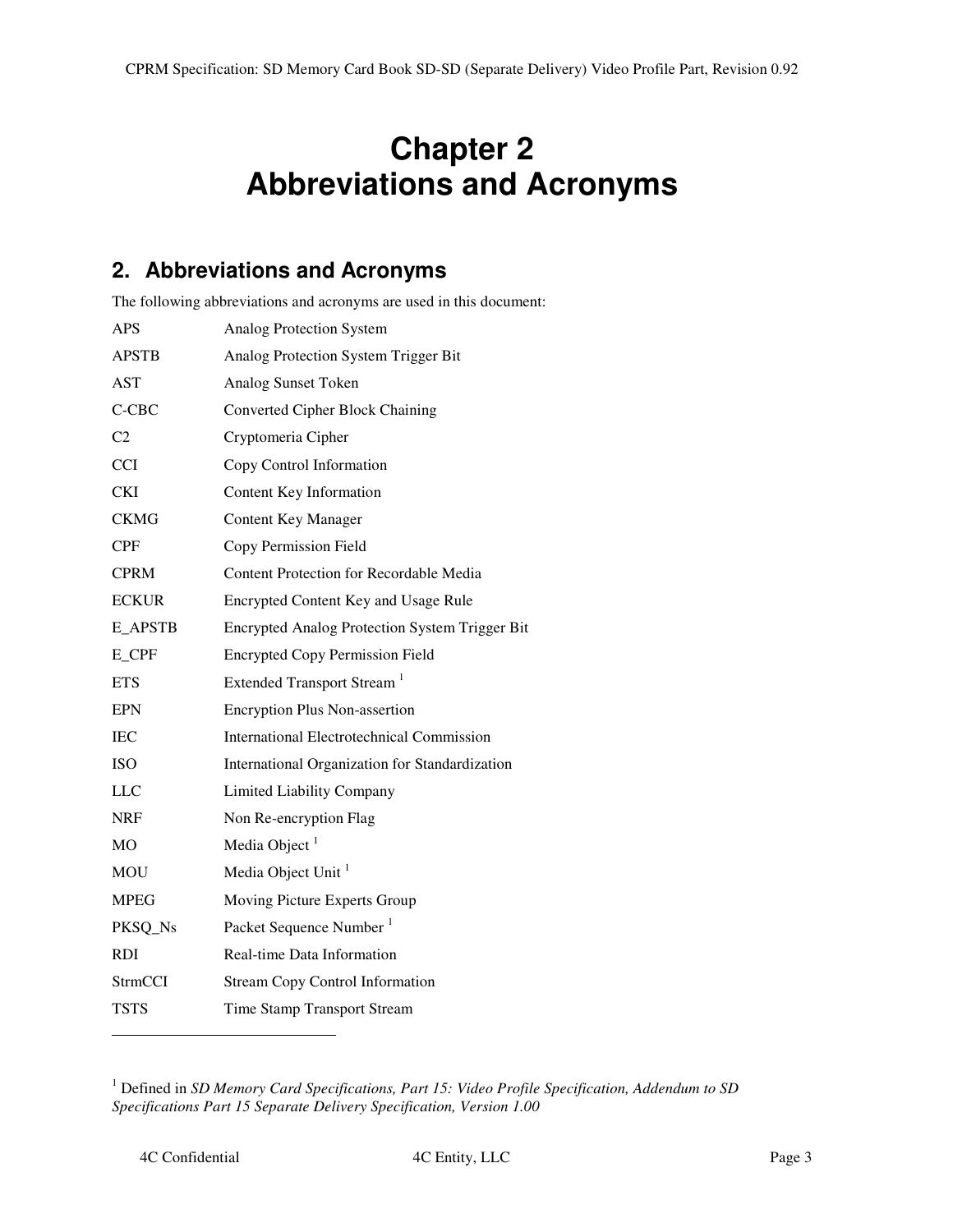| <b>TKURE</b>     | Title Key & Usage Rule Entry               |
|------------------|--------------------------------------------|
| <b>TKURE SRN</b> | Title Key & Usage Rule Entry Search Number |
| <b>UKURE</b>     | User Key & Usage Rule Entry                |
| <b>UKURE SRN</b> | User Key & Usage Rule Entry Search Number  |
| <b>UKURMG</b>    | User Key & Usage Rule Manager              |
| <b>UKURMMG</b>   | User Key & Usage Rule Master Manager       |
| UR V             | Usage Rules for Video                      |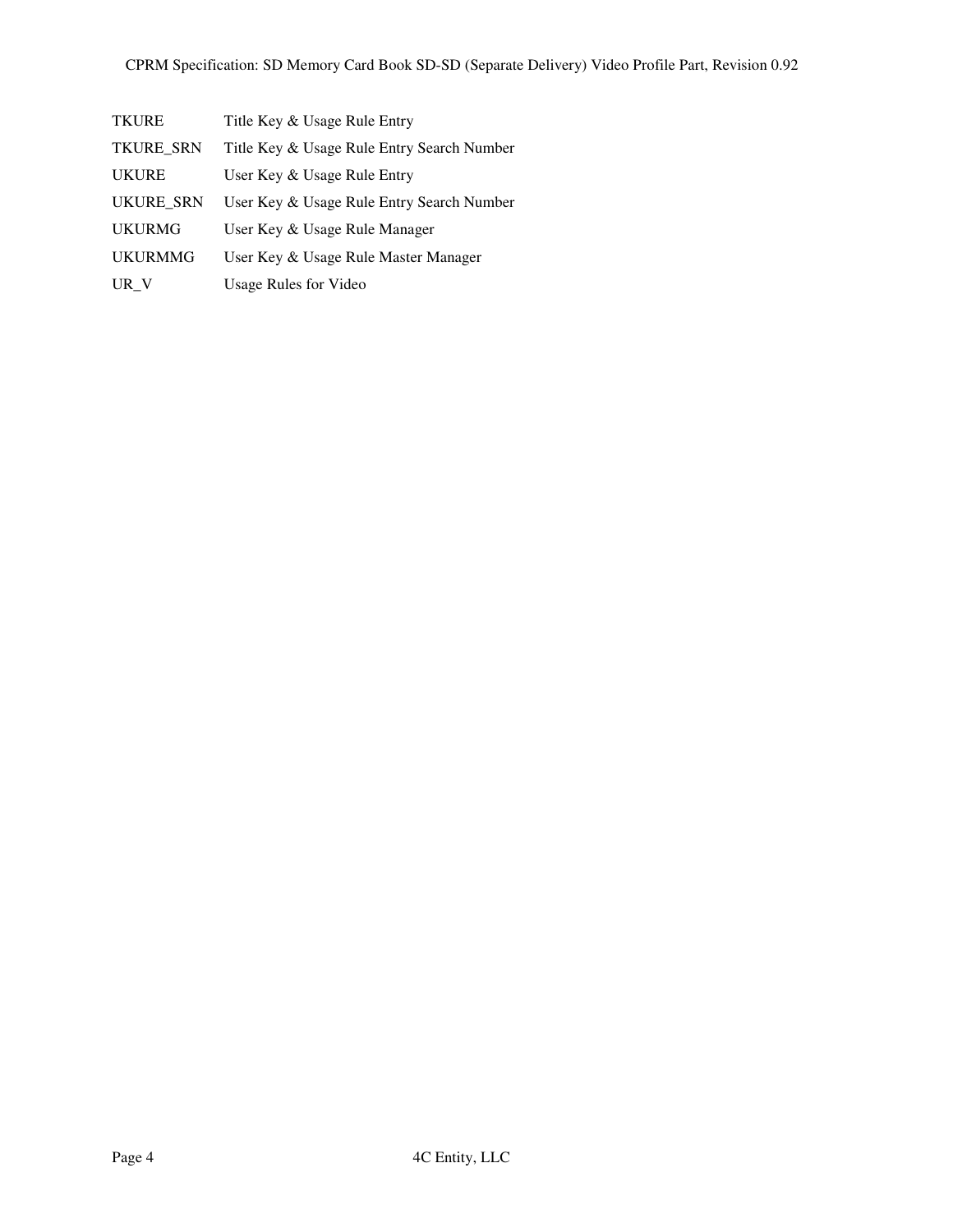## **Chapter 3 CPRM for SD-SD (Separate Delivery) Video**

## **3. CPRM for SD-SD (Separate Delivery) Video**

## **3.1. Introduction**

This chapter specifies details for using CPRM to protect SD-SD Video content and describes details on using CPRM to realize some features. Regarding the SD-SD Video Profile, refer to *SD Memory Card Specifications – Part15 Video Profile Specification Addendum to SD Specifications Part 15 Separate Delivery Specifications*.

## **3.2. Device Requirements**

Regarding the Device Requirements, refer to Section 3.2 of *CPRM Specification: SD Memory Card Book Common Part*.

### **3.3. CPRM Components**

Regarding the CPRM Components, refer to Section 3.3 of *CPRM Specification: SD Memory Card Book Common Part*.

## **3.4. SD-SD Key data format for SD-SD Video**

This section describes parameters included in Content Key Information and User Key.

## **3.4.1. Usage Rules for Video**

This section describes Usage Rules for Video (UR\_V) which defines specific usage rules for Video Profile. UR\_V is stored in Reserved for Profiles in Encrypted Content Key and Usage Rule (ECKUR). Regarding ECKUR, refer to *CPRM Specification SD Memory Card Book SD-SD (Separate Delivery) Part*.

As shown in Table 3-1, UR\_V consists of UR\_V\_TRIGGER, UR\_V\_CURRENT, UR\_V\_INITIAL, UR\_V\_EXSDV\_INFO, UR\_V\_CCIFLAGS and Reserved. When recorded, reserved field shall be filled with 0b unless some specific values are provided. If the field is not set to 0b, the device shall ignore the field.

#### **Table 3-1 Usage Rules for Video**

(Description order)

| <b>RBP</b>     | Field Name      | Contents                                 | Number of bytes |
|----------------|-----------------|------------------------------------------|-----------------|
| $\overline{0}$ | UR_V_TRIGGER    | Trigger Bits for Video Profile Processes | 1 byte          |
| $1$ to $2$     | UR_V_CURRENT    | Current Fields Group for Video           | 2 bytes         |
| $3$ to $4$     | UR_V_INITIAL    | Initial Fields Group for Video           | 2 bytes         |
| $5$ to $6$     | UR V EXSDV INFO | Information for Export to SD-Video       | 2 bytes         |
|                | UR_V_CCIFLAGS   | <b>CCI Flags</b>                         | 1 byte          |
| 8 to 9         | Reserved        | Reserved                                 | 2 bytes         |
| Total          |                 |                                          | 10 bytes        |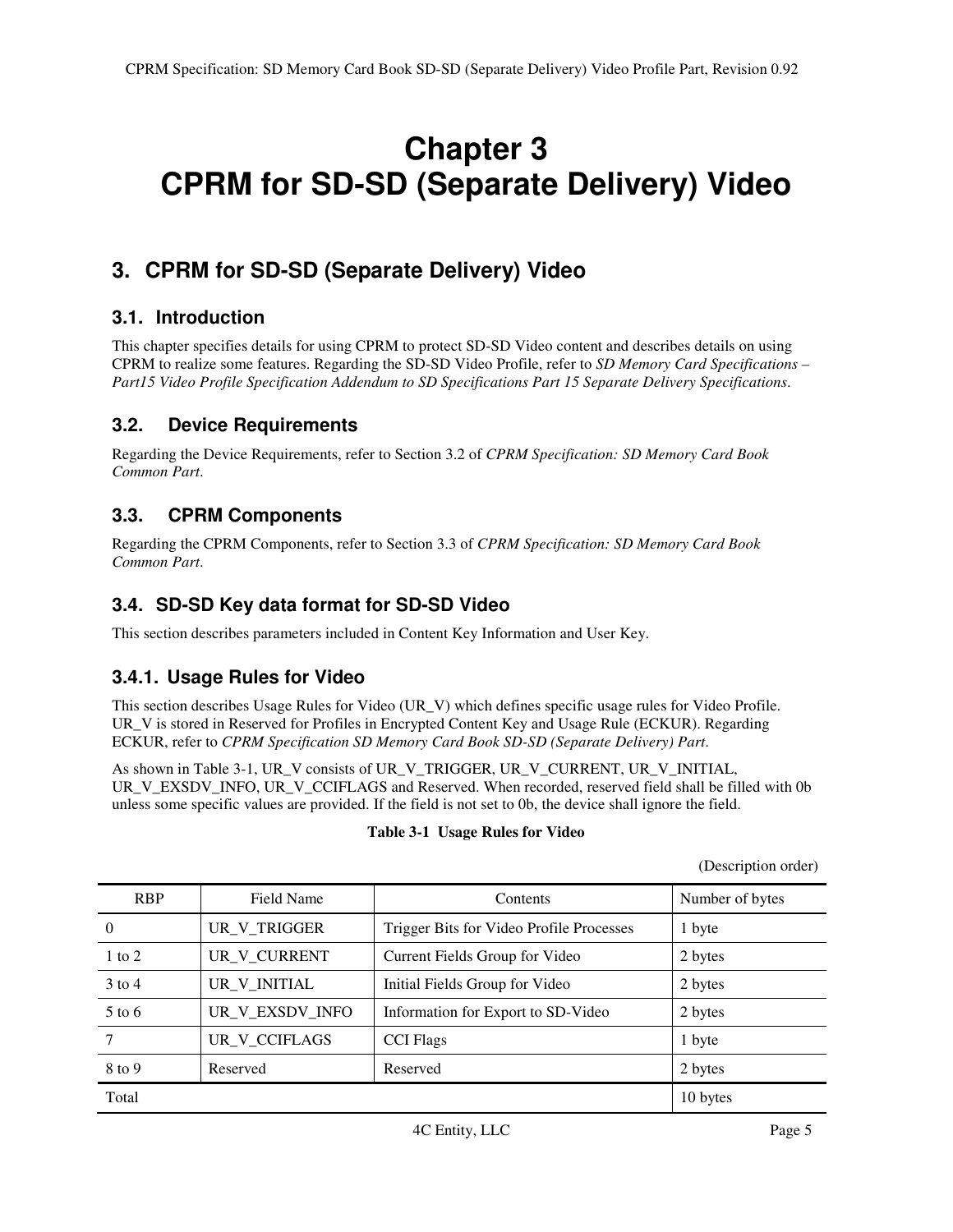#### **(RBP 0) UR\_V\_TRIGGER**

This field describes Trigger Bits for Video Profile Processes.

| b7                                                 | b6 | h5 | b4                                                                                                                                                                                                                                                                                                                                                                                                                                                                                                                                               | h <sub>3</sub> | B2 | b1 | b <sub>0</sub> |  |
|----------------------------------------------------|----|----|--------------------------------------------------------------------------------------------------------------------------------------------------------------------------------------------------------------------------------------------------------------------------------------------------------------------------------------------------------------------------------------------------------------------------------------------------------------------------------------------------------------------------------------------------|----------------|----|----|----------------|--|
| Trigger Bits for Video Profile Processes           |    |    |                                                                                                                                                                                                                                                                                                                                                                                                                                                                                                                                                  |                |    |    |                |  |
| Trigger Bits for Video<br><b>Profile Processes</b> |    |    | These bits controls whether or not a process is executed. In a<br>future version of this specification, the Usage Rules may be<br>expanded, or other information for controlling processes may<br>be added. Accessing devices in a future version may<br>recognize a meaning of Trigger Bits for controlling processes<br>correctly when this bit is set to the value except 000000000.<br>In use of this version of specification, the Trigger Bits of a<br>Content Key shall set this value only to 00000000b when the<br>Content Key is made. |                |    |    |                |  |
|                                                    |    |    | 00000000b: Accessing devices conforming to this version of<br>specification can control the processes described in 3.6.                                                                                                                                                                                                                                                                                                                                                                                                                          |                |    |    |                |  |
|                                                    |    |    | $00000001b-11111111b$ : Accessing devices conforming to<br>this version of specification shall not be permitted to do<br>processes described in 3.6.                                                                                                                                                                                                                                                                                                                                                                                             |                |    |    |                |  |

#### **(RBP 1 to 2)** UR\_V\_CURRENT

This field describes Current Fields Group for Video This filed consists of Current Export to SD-Video Flag and Reserved field.



Current Export to SD-Video Flag ... 0b: Export to SD-Video is not permitted.

1b: Export to SD-Video is permitted.

This field shall not be inherited to a replicated Content Key when the Content Key is copied. For example, this flag shall be set to 1b when User Key Type is set to 1b. Please refer section 3.4.2 in this book.

#### **(RBP 3 to 4)** UR\_V\_INITIAL

This field describes Initial Fields Group for Video. This filed consists of Initial Export to SD-Video and Reserved field.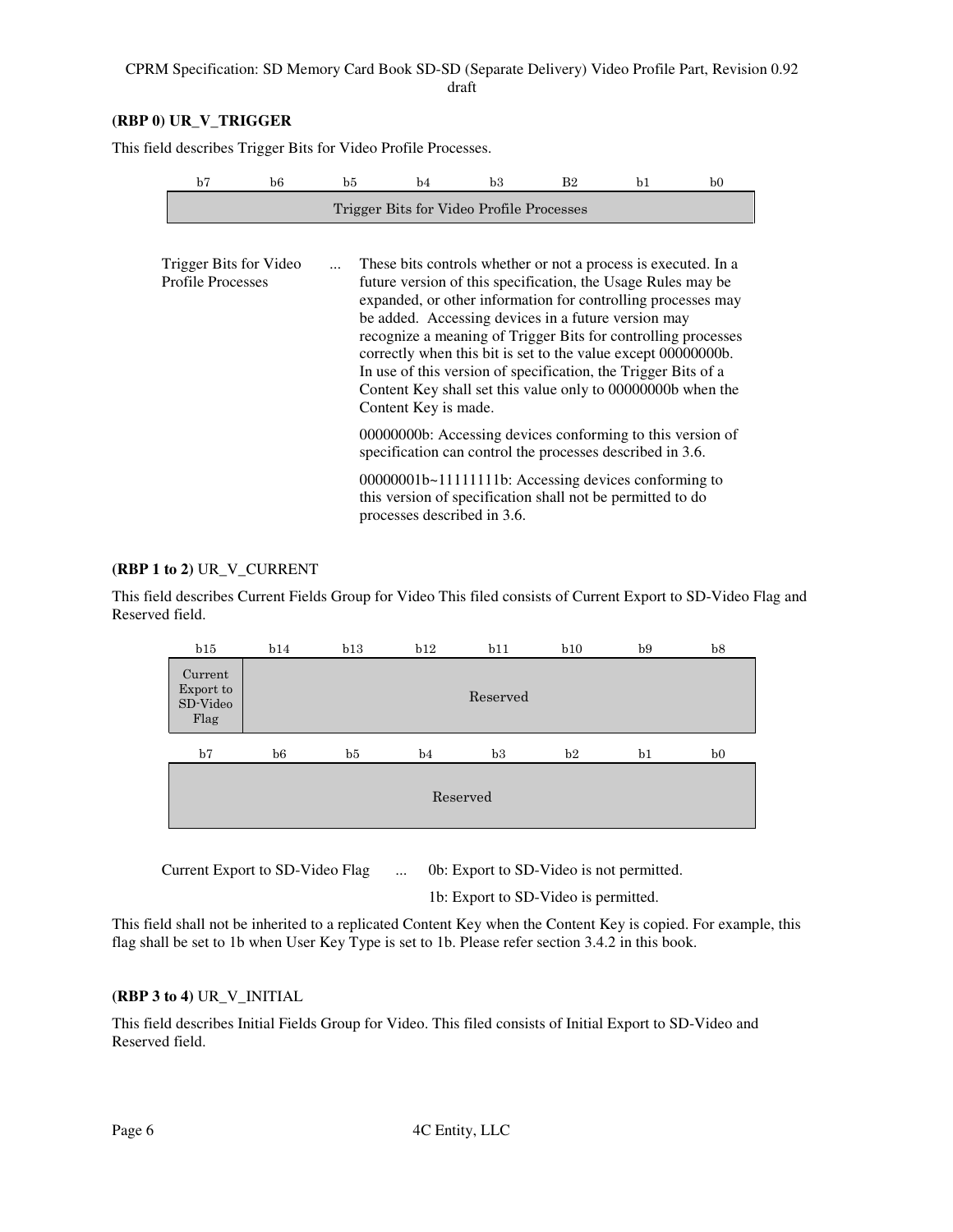

Initial Export to SD-Video Flag ... 0b: Export to SD-Video is not permitted. 1b: Export to SD-Video is permitted.

This field is set when the Content Key is made. It never changes even when the content is viewed. This field shall be inherited to a replicated Content Key when the Content Key is copied. For example, this flag shall be set to 1b when User Key Type is set to 1b. Please refer section 3.4.2 in this book.

#### **(RBP 5 to 6)** UR\_V\_EXSDV\_INFO

This field describes Information for Export to SD-Video function. This filed consists of Move Control Information, Reserved, Title Key Type and TKURE Number. A set of Title Key Type and TKURE Number is called Exported Content Identifier in this specification.

| h15                                                                                                                                                                                                                                                                                                                                                                                                                                                                                                                           | b14                                                                                                                                                                                                                                         | b13 | b12      | b11               | b10 | b <sub>9</sub> | b8             |
|-------------------------------------------------------------------------------------------------------------------------------------------------------------------------------------------------------------------------------------------------------------------------------------------------------------------------------------------------------------------------------------------------------------------------------------------------------------------------------------------------------------------------------|---------------------------------------------------------------------------------------------------------------------------------------------------------------------------------------------------------------------------------------------|-----|----------|-------------------|-----|----------------|----------------|
| Move Control<br>Information                                                                                                                                                                                                                                                                                                                                                                                                                                                                                                   |                                                                                                                                                                                                                                             |     | Reserved | Title Key<br>Type |     | TKURE Number   |                |
| b7                                                                                                                                                                                                                                                                                                                                                                                                                                                                                                                            | b6.                                                                                                                                                                                                                                         | h5  | b4       | h3                | b2  | b1             | b <sub>0</sub> |
|                                                                                                                                                                                                                                                                                                                                                                                                                                                                                                                               |                                                                                                                                                                                                                                             |     |          | TKURE Number      |     |                |                |
| Move Control<br>Information                                                                                                                                                                                                                                                                                                                                                                                                                                                                                                   | When the content is exported, exporting device shall store<br>.<br>the Current Move Control Information in two bits length,<br>which is defined in CPRM for SD-SD specification. This<br>value is restored when the content is re-imported. |     |          |                   |     |                |                |
| Represents the key file where the exported Content Key is<br>Title Key Type<br>stored in the SD-Video format.<br>0b: The Title Key of exported content is stored in<br>VIDEO001.KEY file under SD-Video directory.<br>1b: The Title Key of exported content is stored in<br>MOxxx.KEY file under SD-Video directory, where xxx is a<br>serial number $(001~009)$ .<br>When the Exported Content consists plural MOUs, this field<br>shall be set to 0b. These files are defined in CPRM SD<br>Memory Card book SD-Video Part. |                                                                                                                                                                                                                                             |     |          |                   |     |                |                |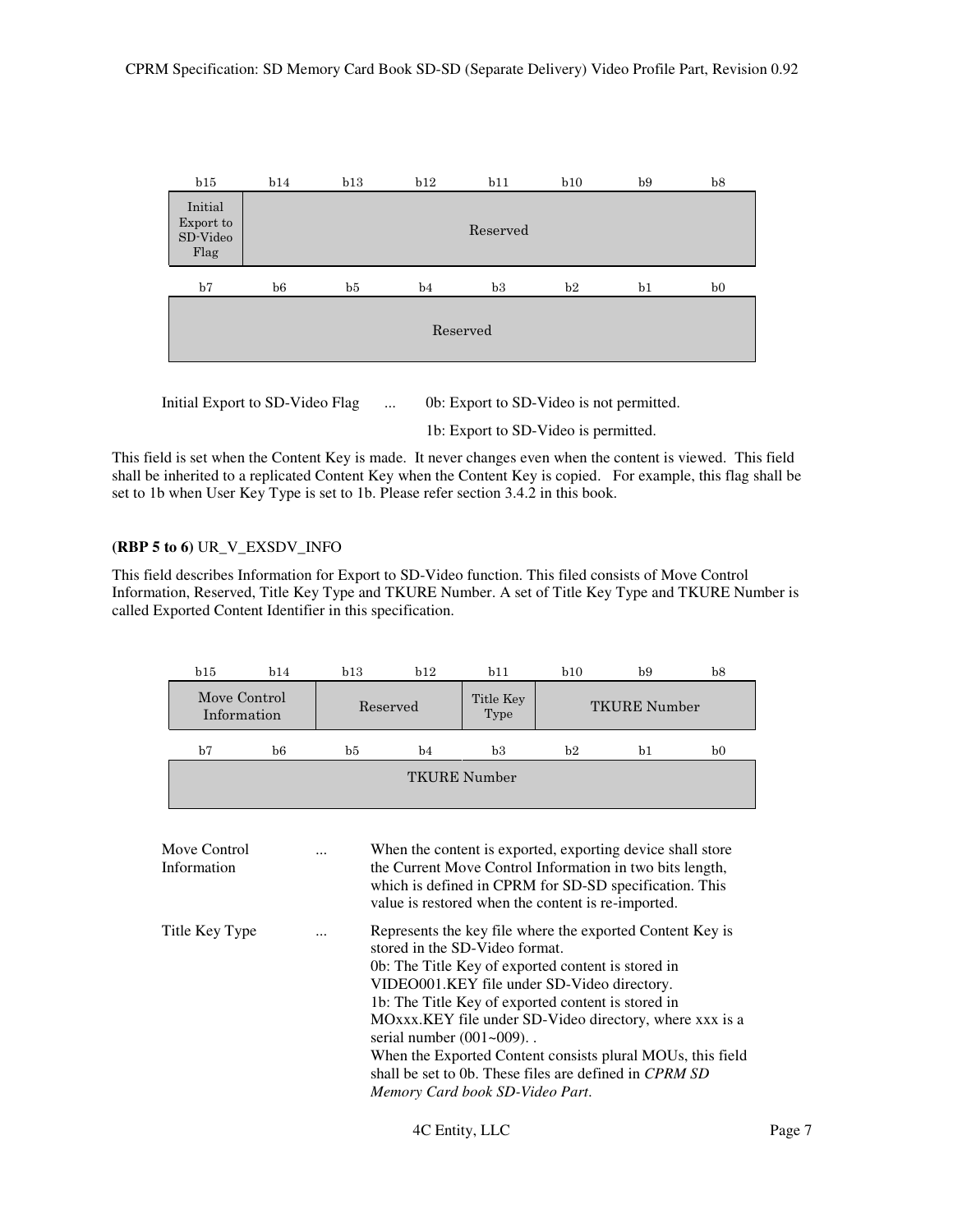| <b>TKURE</b> Number | <br>When the content is exported, exporting device shall store<br>the TKURE_SRN of the Title Key stored in SD-Video |
|---------------------|---------------------------------------------------------------------------------------------------------------------|
|                     | format defined in CPRM SD Memory Card book SD-Video                                                                 |
|                     | <i>Part</i> . In the case that Title Key Type is set to 0b, this field is                                           |
|                     | set to the TKURE_SRN for Programs of the Title Key. The                                                             |
|                     | range of this value is from 00000000001b to 00001100011b                                                            |
|                     | (99 in decimal). In the case that Title Key Type is set to 1b,                                                      |
|                     | this field is set to the TKURE_SRN for MOs. The range of                                                            |
|                     | this value is from $0000000001$ to $1111111111$ to $(2047)$ in                                                      |
|                     | decimal). When the content is not exported, this field shall                                                        |
|                     | be set to 000000000000.                                                                                             |

#### **(RBP 7)** UR\_V\_CCIFLAGS

This field describes copy control information and consists of StrmCCI, Non Re-encryption Flag, APSTB, AST and Reserved.

| b <sub>7</sub> | b6                         | bb | b4    | b3                    | b2 |          | bC |
|----------------|----------------------------|----|-------|-----------------------|----|----------|----|
| StrmCCI        | Non Re-<br>encryption Flag |    | APSTB | $\sqrt{CT}$<br>71 D I |    | Reserved |    |

| StrmCCI                |           | Represents whether or not the CCI_Byte in the content<br>stream is valid. When the category of content is Digital<br>Stream Use and the Packet Sequence consists ETS packets,<br>this field shall be set to 1b. Otherwise this field shall be set<br>to 0b. The term "category" or "Digital Stream Use" herein<br>is defined in SD Memory Card Specifications - Part15<br>Video Profile Specification Addendum to SD Specifications<br>Part 15 Separate Delivery Specifications. When this bit is<br>set to 1b and Current Export to SD-Video Flag is 1b, setting<br>of CCI in the stream has a restriction described in section<br>3.4.2 |
|------------------------|-----------|-------------------------------------------------------------------------------------------------------------------------------------------------------------------------------------------------------------------------------------------------------------------------------------------------------------------------------------------------------------------------------------------------------------------------------------------------------------------------------------------------------------------------------------------------------------------------------------------------------------------------------------------|
| Non Re-encryption Flag | $\ddotsc$ | This flag is used for content which category is Digital<br>Stream Use. That is, when StrmCCI is set to 1b, this flag is<br>valid. When a category of content is not Digital Stream Use,<br>this flag shall be set to 0b.<br>This flag shall not be set to 1b when RDI packs in the<br>content stream are set to both "No More Copy" and "EPN".<br>When the flag is set to 1b and a device does the copy<br>process described in section 3.6.3 of this book, the device is<br>not required to re-encrypt the content.                                                                                                                      |
| <b>APSTB</b>           |           | $00b$ : APS is Off                                                                                                                                                                                                                                                                                                                                                                                                                                                                                                                                                                                                                        |
|                        |           | 01b: Type 1 of APS is On                                                                                                                                                                                                                                                                                                                                                                                                                                                                                                                                                                                                                  |
|                        |           | 10b: Type 2 of APS is On                                                                                                                                                                                                                                                                                                                                                                                                                                                                                                                                                                                                                  |
|                        |           | 11b: Type 3 of APS is On                                                                                                                                                                                                                                                                                                                                                                                                                                                                                                                                                                                                                  |
|                        |           | APS is defined in Compliance Rules in CPPM/CPRM<br>License Agreements.                                                                                                                                                                                                                                                                                                                                                                                                                                                                                                                                                                    |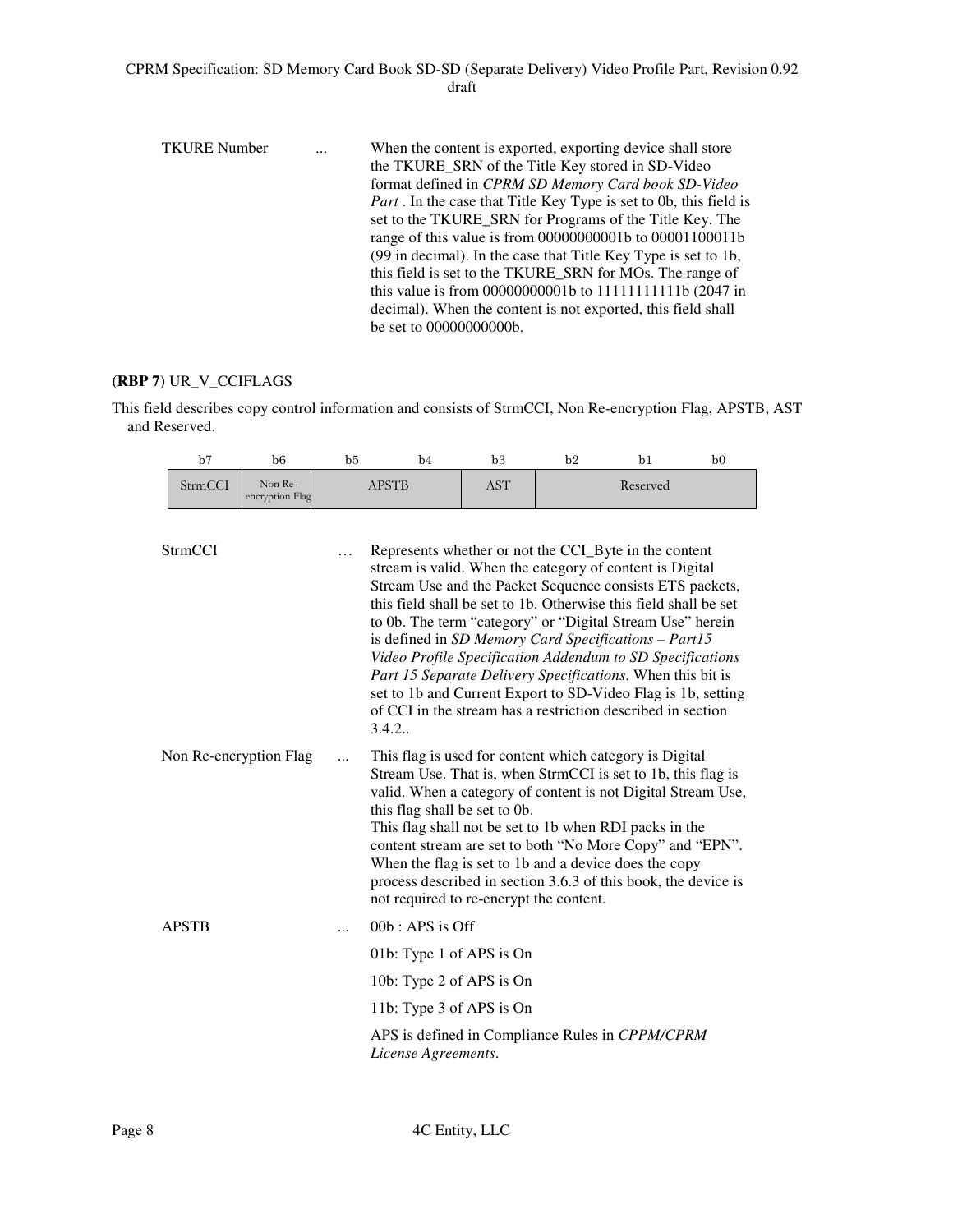AST 0b: Analog Sunset is not applied. 1b: Analog Sunset is applied to the Decrypted CPRM Video Content in accordance with the *CPRM/CPPM License Agreements*.

Note that the Trigger Bits for Copy/Move, StrmCCI and Non Re-encryption Flag shall be set to the combinations in the table below. Other combinations may be used in a future. Copy Process I and Playback Process for a CKI which is set to a combination is required to another process described in Section 3.6.

**Table 3-2 Combinations of Trigger Bits for Copy/Move, StrmCCI and NRF** 

| Trigger Bits for Copy/Move | 0000 <sub>b</sub> | 1000b | 0000 <sub>b</sub> |
|----------------------------|-------------------|-------|-------------------|
| <b>StrmCCI</b>             | .)h               | 1b    |                   |
| Non Re-encryption Flag     | .)b               | 0b    |                   |

## **3.4.2. User Key Type**

SD-SD specification prepares two types of User Key. The type describes whether or not a device executes the Hash Calculation Process described in *CPRM Specification SD Memory Card Book SD-SD (Separate Delivery) Part*. When the value of User Key Type is 0b, all CKIs encrypted with the User Key are handled with the hash calculation . On the other hand, when User Key Type is 1b, all content encrypted with the User Key are handled without the hash calculation in processes. Regarding usage rule, content encrypted with the User Key whose type is 1b have some restrictions where use of dynamic Usage Rules for Video is prohibited. As shown in Table 3-3, some fields in Usage Rules for Video are restricted. The device shall not set each field to other than the value on this table.

**Table 3-3 Restriction of Usage Rules for Video** 

| Field Name                      | Restriction |
|---------------------------------|-------------|
| Current Export to SD-Video Flag | 0b          |

These parameters are not updated once the Content Key is stored. Note that a device cannot securely erase a Content Key from CKMG file encrypted with a User Key whose User Key Type is 1b.

## **3.5. Content Encryption Format**

### **3.5.1. Video Unit Encryption**

SD-SD Video Profiles treats two categories of content defined in *SD Memory Card Specifications – Part15 Video Profile Specification Addendum to SD Specifications Part 15 Separate Delivery Specifications*. One is called General Use. The other is called Digital Stream Use.

## **3.5.1.1. Encryption for General Use content**

For coding of General Use content, H.264 is used and designed to contain the media information of an ISO/IEC 14496 presentation as one of the file format that contains plural MOUs. Each MOU is encrypted by the Content Key as follows:

- General Use content consists of SD-SD Content Common Information (SSCOI), SD-SD Video Profile Content Units Information (SSVPI) and Media Object Section (MOSEC)
- MOSEC consists of plural Media Object Units (MOU).
- MOU consists of Movie Box (moov), Movie Fragment Box (moof), Media Data Box (mdat), and other miscellaneous boxes. Movie Box (moov) contains Sample To Chunk Box (stsc) and Movie Fragment Box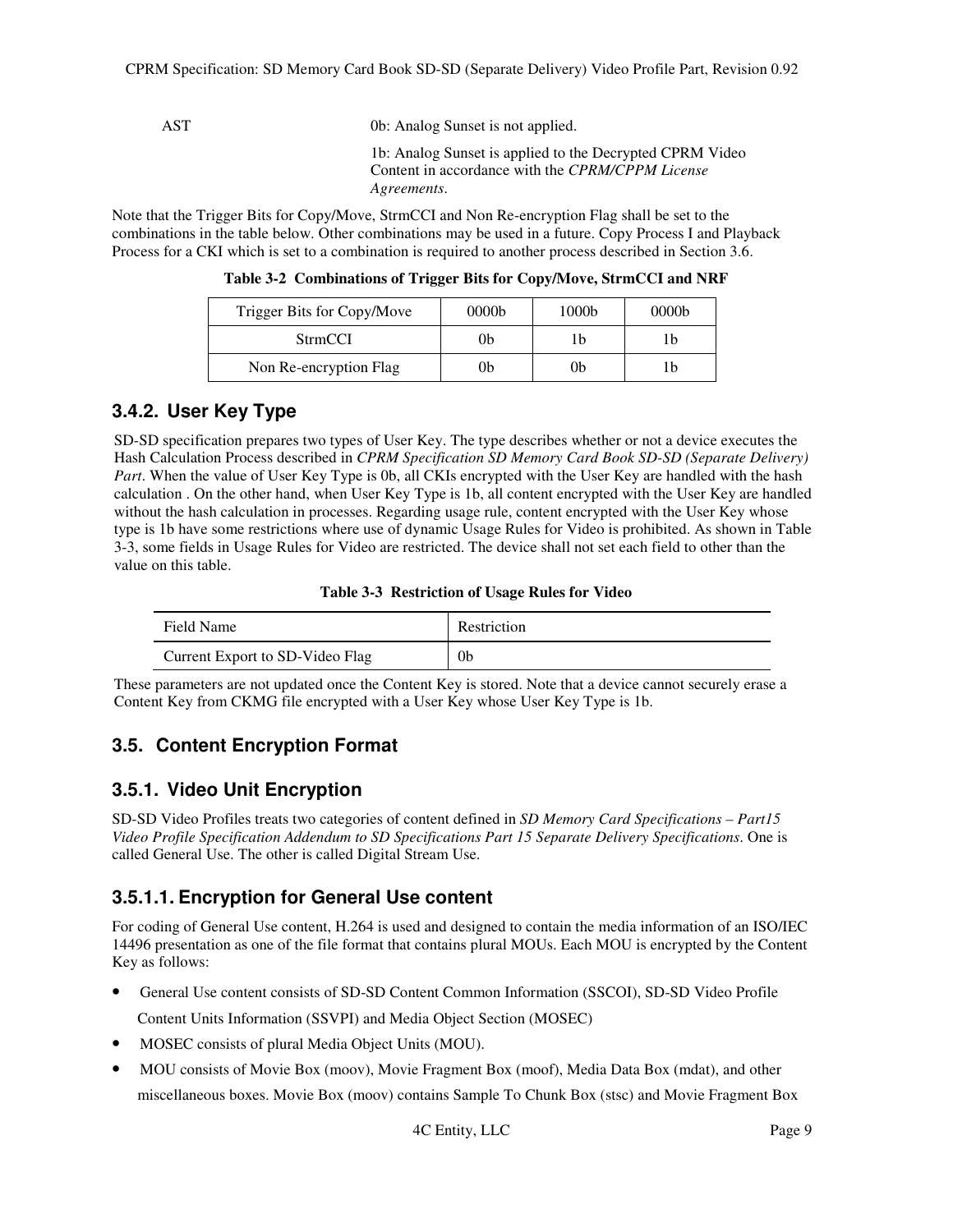(moof) contains Track Fragment Run Box (trun).

- Each Media Data Box (mdat) consists of a header part (8 or 16 bytes) and data part (variable size), and data part of Media Data Box (mdat) consists of some Chunks (variable size). Chunk is continuous set of samples for one track indicated by Sample To Chunk Box (stsc) in Movie Box (moov) or Track Fragment Run Box (trun) in Movie Fragment Box (moof).
- Encryption of each Chunk in mdat box is done using C2\_ECBC (the C2 cipher algorithm in C-CBC mode) with the corresponding Content Key as the encryption key.
- Movie Box (moov), Movie Fragment Box (moof) and other miscellaneous boxes are not encrypted.
- Each Chunk is encrypted and starts a new C-CBC mode cipher chain. But if Chunk size is larger than 2048 bytes, the cipher chain is reset every 2048 bytes offset.

• The last residual blocks of encryption parts, if they are less than 8 bytes, are not encrypted.

Figure 3-1 shows the encryption structure of MOU and Chunks.



**Figure 3-1 Encryption structure of mdat boxes and Chunks**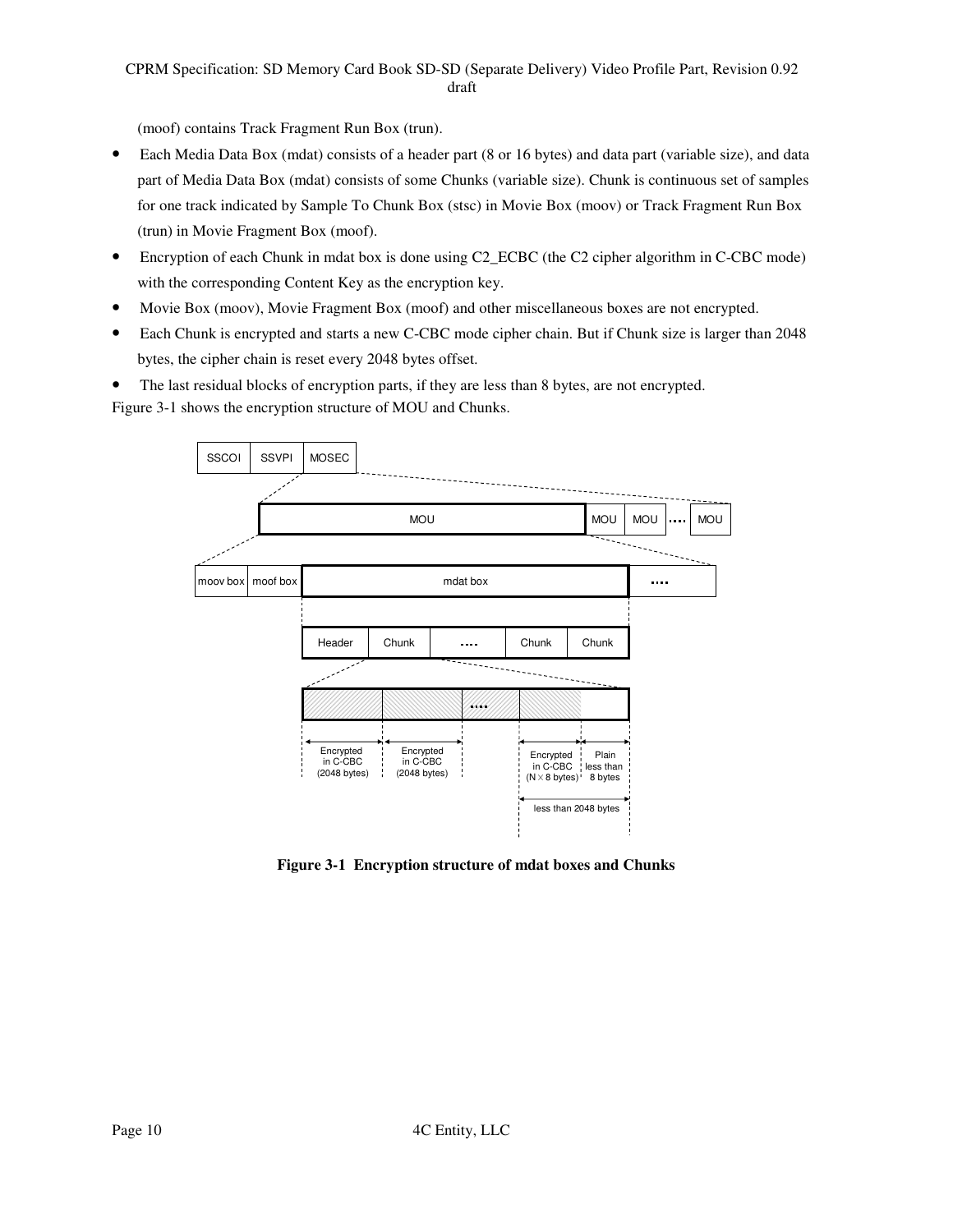Table 3-4 and Table 3-5 show the encrypted Chunk.

| <b>Bit</b><br><b>Byte</b> | ⇁ | $\mathbf b$ | Э |                   | 3 |  |  |
|---------------------------|---|-------------|---|-------------------|---|--|--|
|                           |   |             |   |                   |   |  |  |
|                           |   |             |   |                   |   |  |  |
|                           |   |             |   | Chunk (Encrypted) |   |  |  |
|                           |   |             |   |                   |   |  |  |
| $N-1$                     |   |             |   |                   |   |  |  |

**Table 3-4 Encrypted Chunk without residual block (N=8**×**n)** 

**Table 3-5 Encrypted Chunk with residual block (N=8×n+m, m<8)** 

| <b>Bit</b><br><b>Byte</b> | 7 | 6                                       | 5 | $\overline{\mathbf{4}}$ | 3 | $\overline{2}$ |  | $\boldsymbol{0}$ |  |  |
|---------------------------|---|-----------------------------------------|---|-------------------------|---|----------------|--|------------------|--|--|
| $\theta$                  |   |                                         |   |                         |   |                |  |                  |  |  |
|                           |   |                                         |   |                         |   |                |  |                  |  |  |
|                           |   | Chunk (8×n) (Encrypted)                 |   |                         |   |                |  |                  |  |  |
| $8\times n-1$             |   |                                         |   |                         |   |                |  |                  |  |  |
| $8\times n$               |   |                                         |   |                         |   |                |  |                  |  |  |
|                           |   | Residual block of Chunk (Non-Encrypted) |   |                         |   |                |  |                  |  |  |
| $N-1$                     |   |                                         |   |                         |   |                |  |                  |  |  |

If Chunk size is larger than 2048 bytes, cipher chain in Chunk is reset every 2048 bytes as shown in Table 3-6. Each Encryption Block starts a new C-CBC mode cipher chain.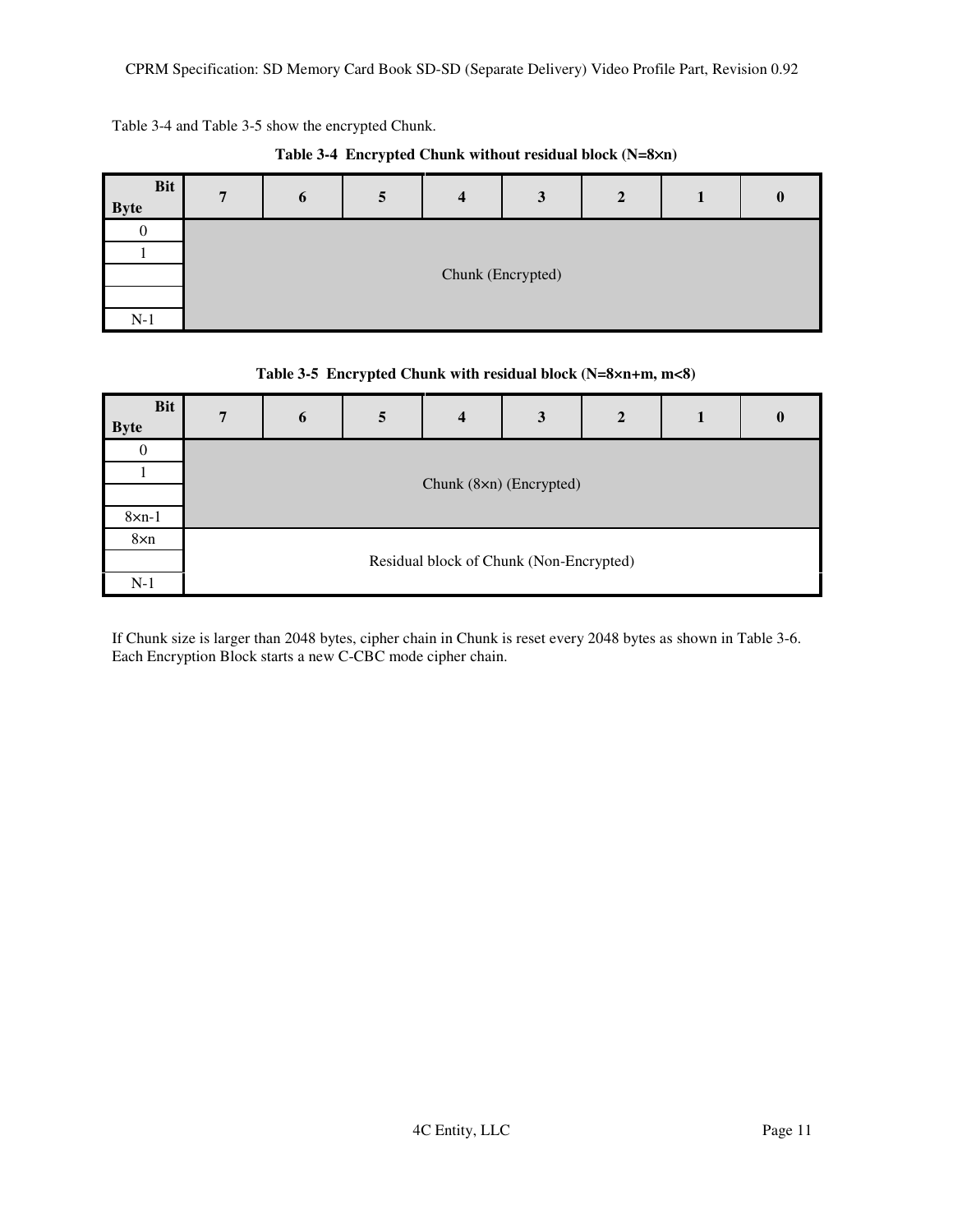#### CPRM Specification: SD Memory Card Book SD-SD (Separate Delivery) Video Profile Part, Revision 0.92 draft

| <b>Bit</b><br><b>Byte</b> | 7                            | 6 | 5 | 4 | 3 | $\mathbf{2}$ |  |  |  |  |
|---------------------------|------------------------------|---|---|---|---|--------------|--|--|--|--|
| $\theta$                  |                              |   |   |   |   |              |  |  |  |  |
|                           | Encryption block (Encrypted) |   |   |   |   |              |  |  |  |  |
|                           |                              |   |   |   |   |              |  |  |  |  |
| 2047                      |                              |   |   |   |   |              |  |  |  |  |
| 2048                      |                              |   |   |   |   |              |  |  |  |  |
|                           | Encryption block (Encrypted) |   |   |   |   |              |  |  |  |  |
|                           |                              |   |   |   |   |              |  |  |  |  |
| 4095                      |                              |   |   |   |   |              |  |  |  |  |

#### **Table 3-6 Encrypted Chunk (N=2048×p+8×n+m, 8×n+m<2048, m<8)**

| 2048xp        |                                |
|---------------|--------------------------------|
|               | Encryption block (Encrypted)   |
|               |                                |
| $8\times n-1$ |                                |
| $8\times n$   |                                |
|               | Residual block (Non-Encrypted) |
| $N-1$         |                                |

## **3.5.1.2. Encryption for Digital Stream Use content**

the contract of the contract of the contract of the contract of the contract of the contract of the contract of

For coding of Digital Stream User content, the unique format defined in SD-SD Video specification is used. This format is based on MPEG Transport Stream. The format is defined as Transport Stream Object Data Unit. A Transport Stream Object Data Unit is consisting from two types of transport stream format, the one is Extended Transport Stream (ETS) and the other one is Time Stamped Transport Stream (TSTS).

- Digital Stream Use content consists of following data units:
	- SD-SD Content Common Information (SSCOI),
	- SD-SD Video Profile Content Units Information (SSVPI),
	- Media Object Information Unit Section (MOISEC) or Media Object Information Partial Unit Section (MOIPSEC),
	- Media Object Additional Information Unit Section (MAISEC) or Media Object Additional Information Partial Unit Section (MAIPSEC) and
	- Media Object Unit Section (MOSEC) or Media Object Partial Unit Section (MOPSEC).
- MOSEC consists of plural Media Object Units (MOU), which is .Transport Stream Object Data Unit for Digital Stream Use.
- MOSEC consists of an integer number of Packet Sequences.

One Packet Sequence consists of either (a) plural Extended Transport Stream (ETS) Packets or (b) plural Time Stamp Transport Stream (TSTS) Packets. In this book, both an ETS Packet and TSTS packet are denoted as ETS/TSTS Packet. The number of ETS/TSTS Packets that compose one Packet Sequence is stored in Packet Sequence Number (PKSQ\_Ns) field of MOISEC or MOIPSEC in User Data Area. In the case of last Packet Sequence the number of ETS/TSTS Packets may be less than or equal to PKSQ\_Ns. Figure 3-2 shows the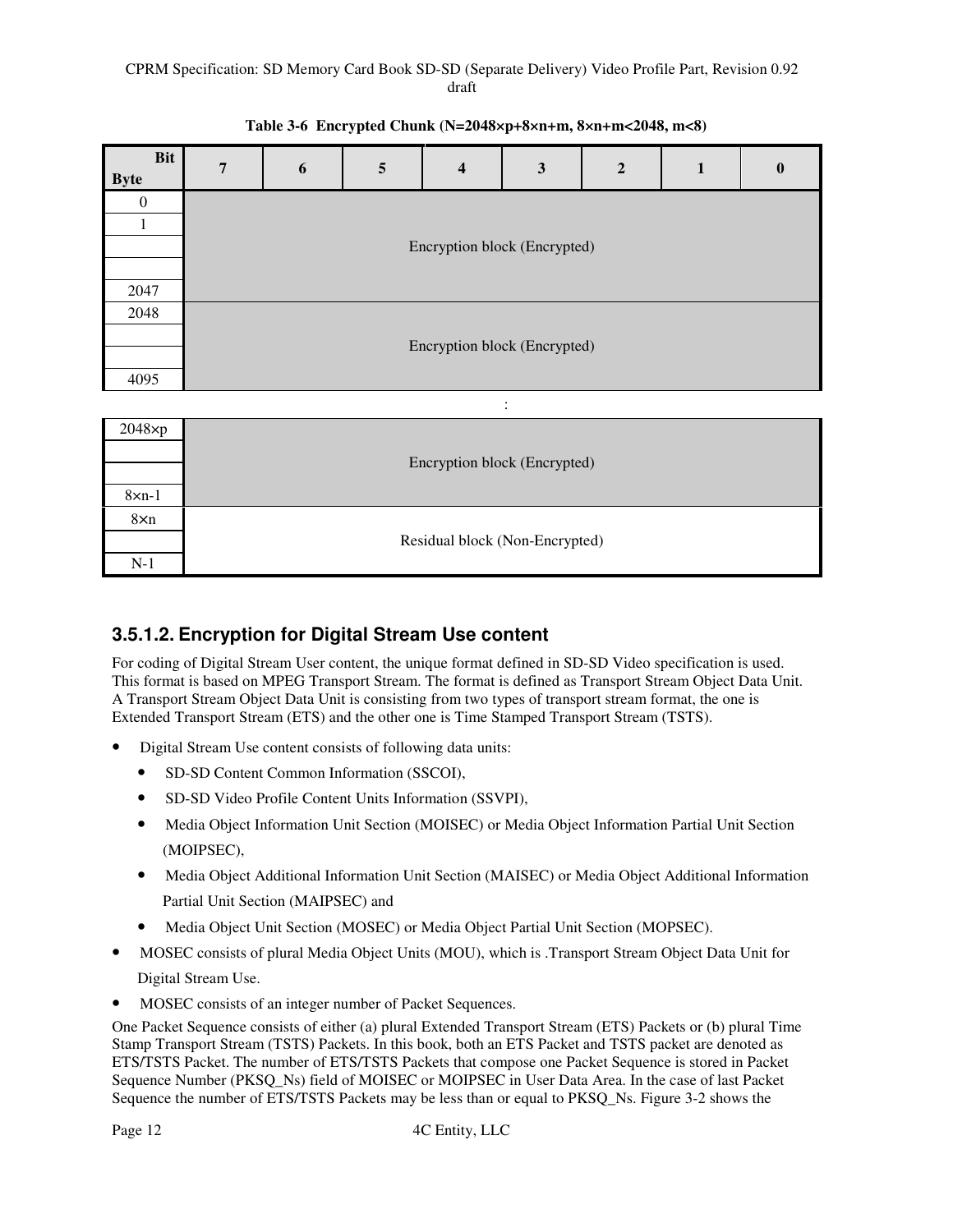SSCOI SSVPI MOISEC or MAISEC or MOSEC or MOIPSEC MAIPSEC MOPSEC MOU  $|...|$  MOU **MOU** MOU Packet Packet Packet Packet .... **Sequence Sequence** Sequence **Sequence** ETS/TSTS ETS/TSTS ETS/TSTS ETS/TSTS ETS/TSTS ETS/TSTS Packet 1 Packet M Packet 2 Packet M Packet 1 Packet 2 ETS/TSTS Header Transport Packet ETS/TSTS Header Transport Packet 44 (4 bytes) (188 bytes) (4 bytes) (188 bytes)Plain 192 bytes  $(160 \text{ bytes})$   $\frac{32 \text{ bytes}}{}$ Encrypted in C-CBC (192 × (M-1)+32 bytes)

relationship between Packet Sequence and ETS/TSTS Packet. In this book, M represents the number of PKSO Ns.

**Figure 3-2 Encrypted Structure of ETS/TSTS Packet Sequences** 

The first ETS/TSTS Packet in the Packet Sequence shall be Real-time Data Information (RDI) Packet if the Packet Sequence is encrypted. RDI Packet is used to carry various types of information including copyright information about the stream.

An ETS/TSTS Packet is composed of a 4-byte ETS/TSTS Header and a 188-byte MPEG-2 Transport Packet. An ETS/TSTS header contains 32-bit field. The transport packets shall comply with ISO/IEC 13818-1.

When a Packet Sequence is required to be encrypted, the Packet Sequence is encrypted with the associated Content Key as follows.

- The encryption is done using C2-ECBC (the C2 cipher algorithm in C-CBC mode) with the Content Key as the encryption key.
- Each Packet Sequence starts a new C-CBC cipher chain.
- 160 bytes from the top of each Packet Sequence is not encrypted and the residual part is encrypted.

Encrypted Packet Sequences and un-encrypted Packet Sequences may coexist in one content stream.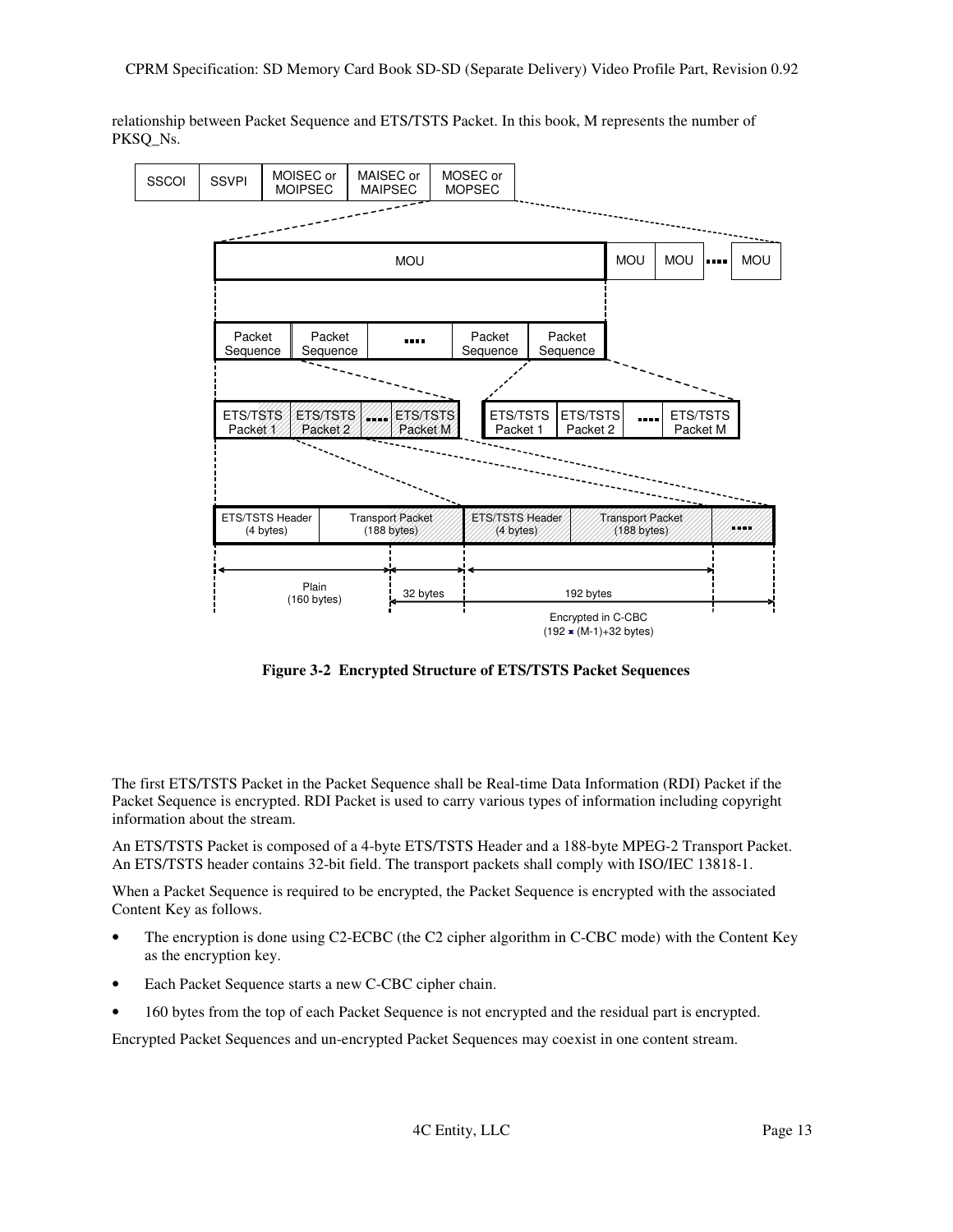### **Encryption of Packet Sequence**

Table 3-7 shows the encrypted Packet Sequence.

|                                    | <b>Bit</b><br><b>Byte</b>          | $\overline{7}$                                          | 6                                                       | 5              | $\overline{\mathbf{4}}$ | 3                      | $\overline{2}$ | $\mathbf{1}$ | $\boldsymbol{0}$ |            |  |  |
|------------------------------------|------------------------------------|---------------------------------------------------------|---------------------------------------------------------|----------------|-------------------------|------------------------|----------------|--------------|------------------|------------|--|--|
|                                    | $\boldsymbol{0}$                   |                                                         |                                                         |                |                         |                        |                |              |                  |            |  |  |
|                                    | 1                                  |                                                         |                                                         |                |                         |                        |                |              |                  |            |  |  |
|                                    |                                    |                                                         | (Data defined in SD Memory Card Specification, Part 15) |                |                         |                        |                |              |                  |            |  |  |
| First ETS/TSTS Packet (RDI Packet) | 11                                 |                                                         |                                                         |                |                         |                        |                |              |                  |            |  |  |
|                                    | 12                                 | CPF                                                     |                                                         | <b>APSTB</b>   |                         |                        |                |              | CCI_Byte         |            |  |  |
|                                    | 13                                 |                                                         |                                                         |                |                         |                        |                |              |                  |            |  |  |
|                                    |                                    |                                                         | (Data defined in SD Memory Card Specification, Part 15) |                |                         |                        |                |              |                  |            |  |  |
|                                    | 159                                |                                                         |                                                         |                |                         |                        |                |              |                  |            |  |  |
|                                    | 160                                | E_CPF                                                   |                                                         | <b>E_APSTB</b> |                         |                        |                |              |                  | E_CCI_Byte |  |  |
|                                    | 161                                |                                                         |                                                         |                |                         |                        |                |              |                  |            |  |  |
|                                    |                                    | (Data defined in SD Memory Card Specification, Part 15) |                                                         |                |                         |                        |                |              |                  |            |  |  |
|                                    | 183                                |                                                         |                                                         |                |                         |                        |                |              |                  |            |  |  |
|                                    | 184                                |                                                         |                                                         |                |                         |                        |                |              |                  |            |  |  |
|                                    | <b>RDI_CHECK</b><br>$\ddot{\cdot}$ |                                                         |                                                         |                |                         |                        |                |              |                  |            |  |  |
|                                    | 191                                |                                                         |                                                         |                |                         |                        |                |              |                  |            |  |  |
|                                    | 192                                |                                                         |                                                         |                |                         |                        |                |              |                  |            |  |  |
|                                    | 193                                |                                                         |                                                         |                |                         | Second ETS/TSTS Packet |                |              |                  |            |  |  |
|                                    |                                    |                                                         |                                                         |                |                         |                        |                |              |                  |            |  |  |
|                                    | 383                                |                                                         |                                                         |                |                         |                        |                |              |                  |            |  |  |
|                                    |                                    |                                                         |                                                         |                |                         |                        |                |              |                  |            |  |  |
|                                    | $(M-1) \times 192$                 |                                                         |                                                         |                |                         |                        |                |              |                  |            |  |  |
|                                    |                                    |                                                         | M'th ETS/TSTS Packet (if present)                       |                |                         |                        |                |              |                  |            |  |  |
|                                    | $M \times 192 - 1$                 |                                                         |                                                         |                |                         |                        |                |              |                  |            |  |  |

**Table 3-7 Encrypted Packet Sequence** 

The data field values in a given RDI Packet apply to subsequent ETS/TSTS Packet in the Packet Sequence. The data field of each Packet Sequence may distinct from each other. In RDI Packet, there are CCI\_Byte field and E\_CCI\_Byte field including the Copy Permission Field (CPF) field and the APSTB field. CCI\_Byte field and E\_CCI\_Byte field shall have the same value, but CCI\_Byte field is not encrypted and E\_CCI\_Byte field is encrypted. Encrypted CPF and APSTB are named as E\_CPF and E\_APSTB, respectively.

Regarding CCI and APS, SD-SD Video devices uses these value in E\_CCI\_Bytes or CKI, although SD-Video device always uses E\_CCI\_Byte when the content is exported to SD-Video. When a content provider makes content or a device records content in this format, these fields shall be set carefully. Refer to the section 3.6

The APSTB field indicates the analog protection status of corresponding ETS/TSTS Packet. The CPF field indicates the copy control status of corresponding ETS/TSTS Packet as shown in Table 3-8.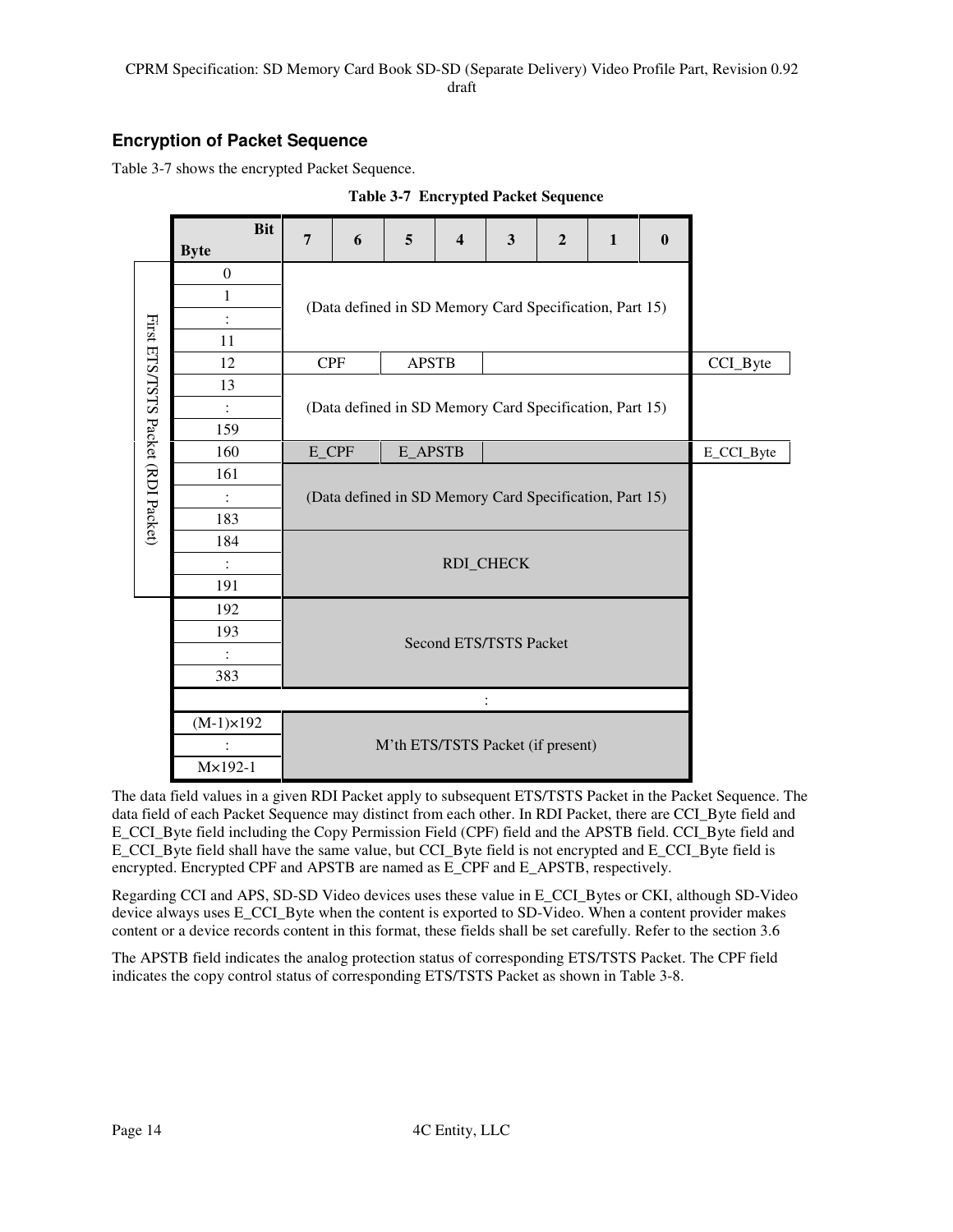| CPF/E CPF | Encryption of Packet<br>Sequence | <b>CGMS</b>    | <b>EPN</b>  |
|-----------|----------------------------------|----------------|-------------|
| 00b       | Off                              | Copy freely    | Unasserted  |
| 01b       |                                  | Reserved       |             |
| 10b       | On                               | Copy freely    | Asserted    |
| 1b        | Эn                               | No more copies | Do not care |

| Table 3-8 Indication of copy control status |  |
|---------------------------------------------|--|
|---------------------------------------------|--|

The RDI\_CHECK field stores 64-bit check value, it shall be equal to 0123456789ABCDEFh when E\_CPF field are equal to 10b or 11b. Compliant Device shall check this field is set correctly in doing process. How Compliant Device checks this field is described in each process description.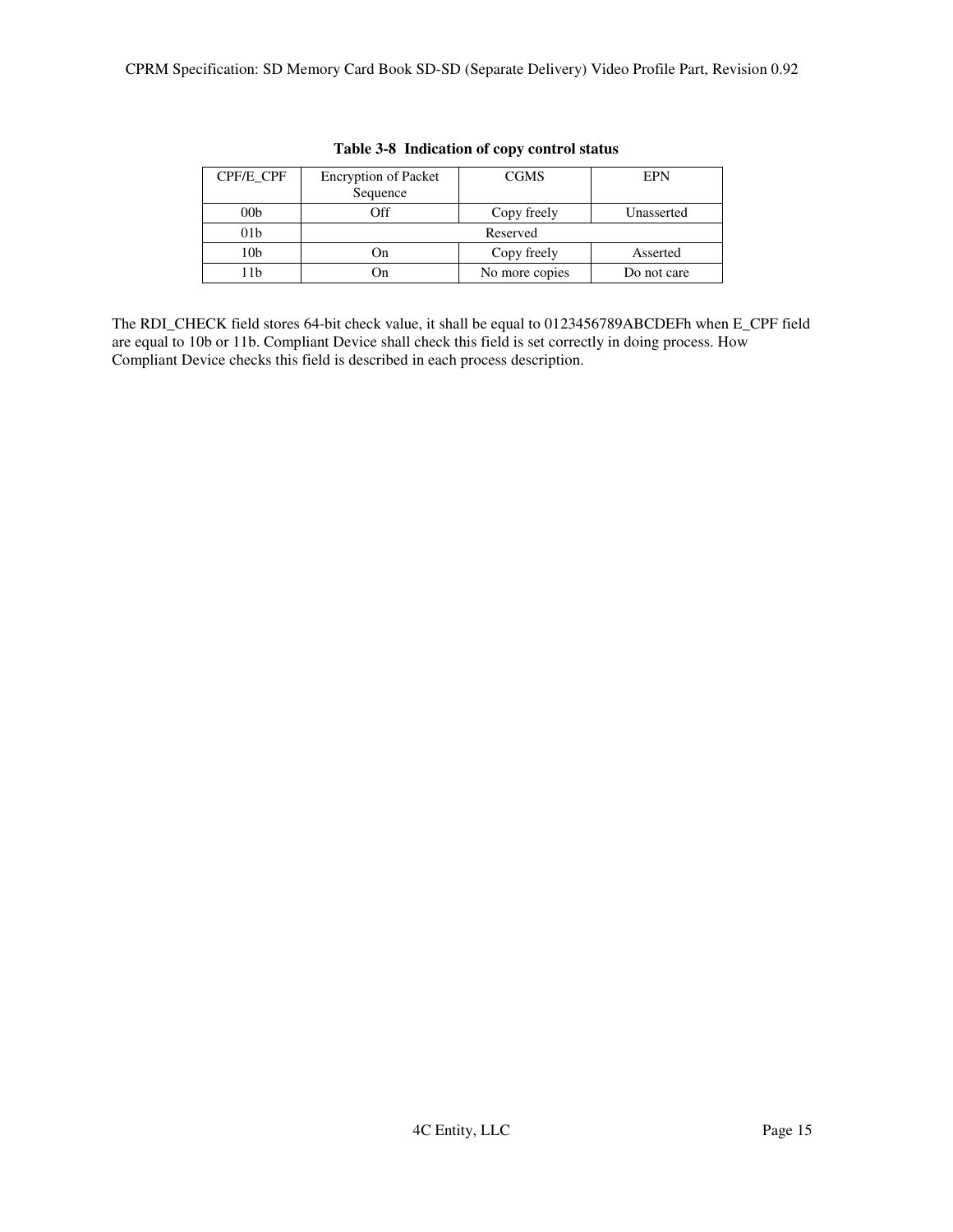## **3.6. Process Description for Video Profiles**

This section describes Export to SD-Video and Reimport from SD-Video processes and complement of Recording, Copy and Playback processes in this book.

• Recording Process

Specifies how to record Content Key. Analog Sunset Token may be set.

• Copy Process I (From SD Memory Card to Host)

Specifies how to copy Content Key and re-encrypt the Content. SD-SD Video content may be required to reencryption.

Playback Process

Specifies how to decrypt audiovisual content and check CCI information in the content if any.

• Export to SD-Video Process

Specifies how an exporting device stores a title key of SD-Video which is the same value as a Content Key on an SD Memory Card. Using this function, a user can playback the content in both SD-SD Video format and SD-Video format in the SD Memory Card. Note that the SD-SD Video content shall not be moved (LOCKED) during exporting to SD-Video because of avoidance with the situation that the copied content is made without copy process. For this function, although Content Key is exported to SD-Video and some cryptographically calculation is required, content itself can be transformed to SD-Video format without re-encryption.

• Reimport from SD-Video Process

Specifies how a re-importing device erases exported title key of SD-Video. In this process, the exported SD-Video content is removed and at the same time the SD-SD content turns into be movable (UNLOCKED) when the SD-SD content is originally movable.

For the sake of readability, some flowcharts are added to processes as an example of process flow. A parenthetic number on a box in flowcharts shows which step an action or bifurcation described inside the box is done in.

In these processes, when a device updates a CKMG file, devices may update two or more CKIs from a CKMG at one process for the purpose of reducing the number of accessing a Protected Area. For example, in Exporting to SD-Video process, a device may export all or selected Content Key in a CKMG at one process.

## **3.6.1. Recording Process**

In Recording Process, when there is an indication that Analog Sunset in accordance with the *CPRM/CPPM License Agreement* is required, the AST shall be set to 1b.

### **3.6.2. Playback Process**

In Playback Process, devices shall use the E\_APSTB for output of Compliance Rules when the devices use APSTB field for output. The device shall check whether or not the RDI\_CHECK field in the RDI Packet is equal to 0123456789ABCDEFh, during playback. For this purpose of check, the device is allowed to use the APSTB for output of Compliance Rules with additionally check that the APSTB is equal to E\_APSTB. If these checks above are failed, the device shall not playback this Packet Sequence.

In Playback Process, devices shall check the Analog Sunset Token. If the Analog Sunset Token is equal to '1b,' Analog Sunset shall be applied to the Decrypted CPRM Video Content of decrypted content in accordance with the *CPRM/CPPM License Agreements*.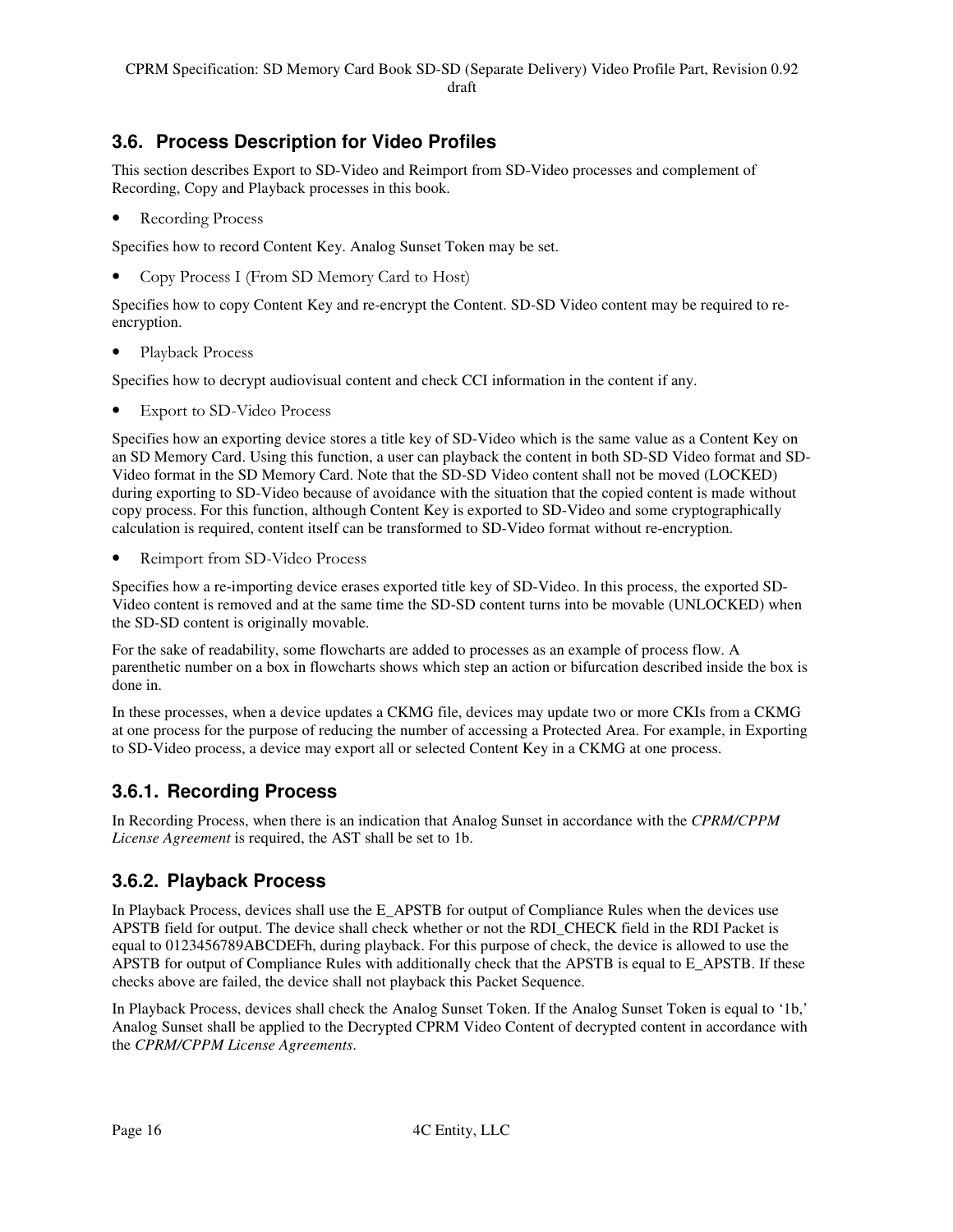## **3.6.3. Content Key Copy Process I (SD Memory Card to Host)**

Copy process is controlled by Copy Count Control Information in CKI, but when the StrmCCI is 1b and the NRF is 0b, the copy of the CKI requires additional process to re-encrypt the associated encrypted content. Therefore the Trigger Bits for Copy/Move in the CKI shall be set to 1000b. Copy Process I for CKI which has such combination is required to not only copy the CKI but also generate a new Content Key and re-encrypt Content itself. In this process, following steps shall be done for re-encryption of Content before step (10) in Content Key Copy Process I described in *CPRM Specification: SD Memory Card Book SD-SD (Separate Delivery) Part* is done.

- (1) Generate a new Content Key that has a secret unpredictable value.
- (2) Securely re-encrypt the all of Packet Sequences in the source with the associated Content Key and the new Content Key as following steps:.
	- Decrypt each Packet Sequence with the associated Content Key. If the CPF field in RDI Pack of the Packet Sequence is equal to 00b, this Packet Sequence is plain and does not need to decrypt.
	- Check the corresponding RDI Packet from the SD Memory Card.
	- If the RDI\_CHECK field in the RDI Packet is not equal to 0123456789ABCDEFh, the packet shall not be copied.
	- If the E\_CPF field in the RDI Packet is equal to 11b, this Packet Sequence shall not be copied to the Host, that is, skip the copy of Packet Sequence and the process continues for next Packet Sequence.
	- If the E\_CPF field in the RDI Packet is equal to 00b, this Packet Sequence is copied as is and then continues for next Packet Sequence.
	- $\bullet$  If the E CPF field in the RDI Packet is equal to 10b, or 01b, encrypt the Packet Sequence with the new Content Key.

The process shall be aborted if all the E\_CPF fields in RDI Packet in the processed Packet Sequences are equal to 11b.

(3) Securely write the new Content Key for the copied Packet Sequence to the Host.

## **3.6.4. Export to SD-Video Process**

When the Current Export to SD-Video flag of a Content Key is set to 1b, the SD-SD Video Content is permitted to be stored in the same SD Memory Card as an SD-Video Content. In this process, Exporting Device shall check that all of Content Keys having the same Content ID as exported Content Key have not been already exported. How to export SD-SD Video Content to SD-Video format is out of this specification.

(1) Search the CKIs which has the same Content ID

The Exporting Device searches the all CKIs which have the same Content ID as exported CKI. How to search is described in SD Association, *SD Memory Card Specifications, Part 15: SD-SD (Separate Delivery) Specification, Version 1.0*.

(2) Determine the CKMG files and CKIs selected in step (1).

The Exporting Device determines the CKMG filenames and the CKIs selected in step (1).

(3) Read the CKMG files from the SD Memory Card.

The Exporting Device reads the CKMG files from the SD Memory Card and holds it as the temporary CKMG images.

Then, the Exporting Device checks the corresponding all of CKI Used flags in the temporary CKMG images. If either of them is equal to 0b, the process shall be aborted.

Otherwise, the Exporting Device obtains the selected CKIs in the temporary CKMG images.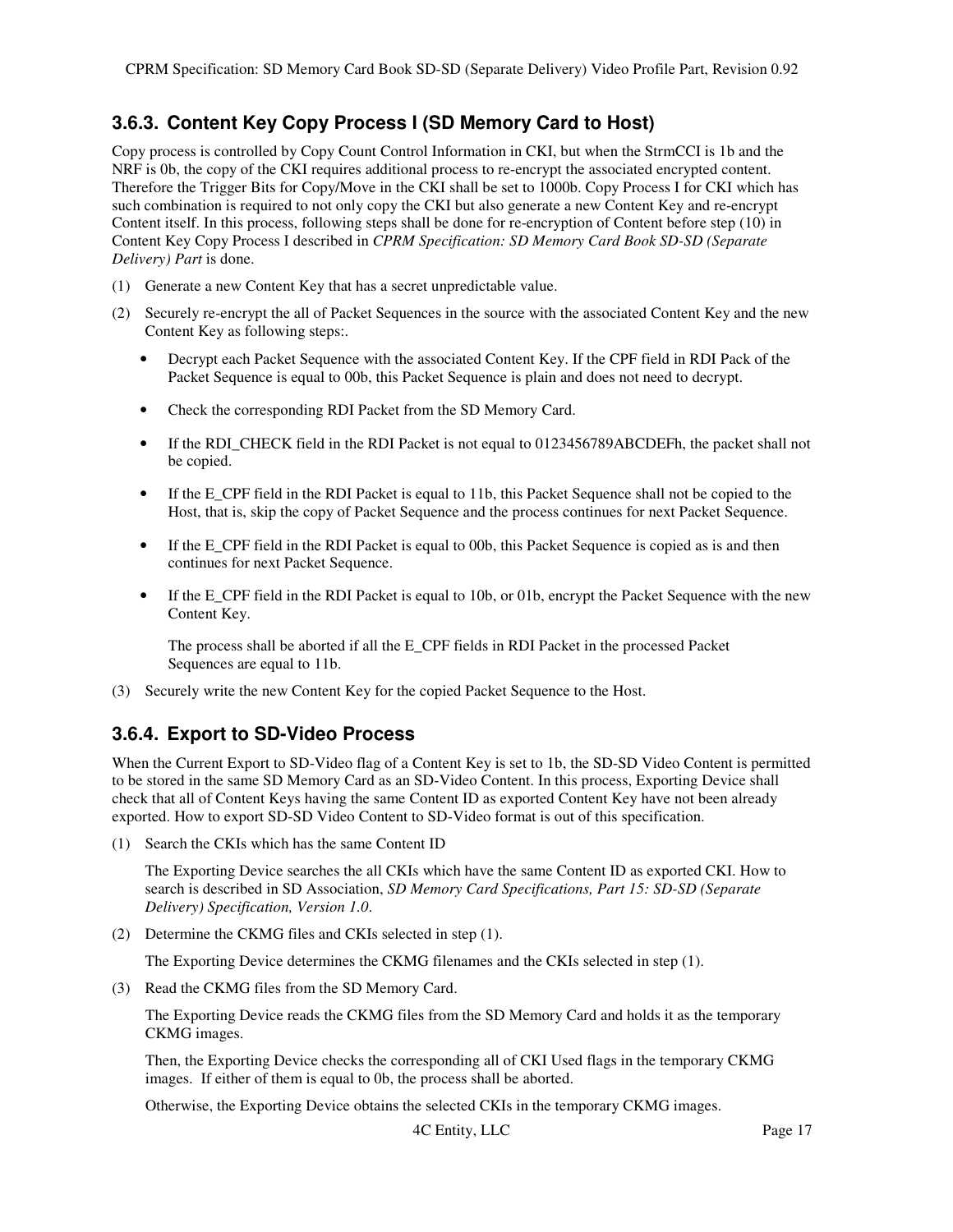(4) Determine the UKURMG files and UKUREs associated with SD-SD Video Content to be exported.

The Exporting Device shall execute (4.1) and (4.2) for each selected CKI.

(4.1) Obtain UKURE\_SRN.

The Exporting Device obtains the UKURE\_SRN *s* associated with the SD-SD Video Content to be exported.

(4.2) Determine the UKURMG file and UKURE associated with the SD-SD Video Content to be exported.

The Exporting Device determines the UKURMG filename and the UKURE using the following formula:

 $s = (n - 1) \times 250 + m$  (*n*: UKURMG file number, *m*: UKURE number in a UKURMG)

1 ≤ *m* ≤ 250, 1 ≤ *n* ≤ 256

For example, when the UKURE\_SRN is 1020 in decimal, the UKURMG filename shall be "SDSD0005.KEY" (the fifth UKURMG file) and the UKURE shall be the twentieth entry in the "SDSD0005.KEY."

(5) Read the UKURMG files from the SD Memory Card.

The Exporting Device shall execute following process for each UKURMG selected in previous step.

- The Exporting Device securely reads the *n*th UKURMG file from the SD Memory Card using Secure Read Process described in *CPRM Specification: SD Memory Card Book SD-SD (Separate Delivery) Part* and holds it as the temporary UKURMG image. Then, The Exporting Device checks the *m*th UKURE Used flag in the temporary UKURMG image. If it is equal to 0b, the process shall be aborted. Otherwise, The Exporting Device obtains the *m*th UKURE in the temporary UKURMG image.
- (6) Check the UKUREs in the temporary UKURMG images.

The Exporting Device decrypts the all of selected UKURE using the UKURE Decryption process and securely holds it as the decrypted UKURE images. The Exporting Device checks all of decrypted UKURE images as follows:

- If the Check Value in the UKURE is not 0123456789ABCDEFh, the process shall be aborted.
- If the Trigger Bits field is not equal to 00h, the process shall be aborted.
- If the User Key Type in the UKURE is equal to 1b, the process shall be aborted.
- If the User Key Type in the UKURE is equal to 0b, the Exporting Device checks the Hash Value in UKURE. If the stored Hash Value in UKURE is not equal to the calculated value from the temporary CKMG image using Hash Calculation Process, the device shall execute CKMG Recovery Process described in *CPRM Specification SD Memory Card Book SD-SD (Separate Delivery) Part*.
- (7) Check the CKIs in the temporary CKMG image.

The Exporting Device decrypts all of selected CKI using the CKI Decryption process and securely holds it as the decrypted CKI image. The Exporting Device checks all of decrypted CKI image as follows:

- If the Check Value is not 0123456789ABCDEFh, the process shall be aborted.
- If the Trigger Bits for Video Profile Processes is not equal to 00h, the process shall be aborted.
- If Current Exporting to SD-Video Flag is equal to 0b, then the process shall be aborted.
- If Exported Content Identifier is not equal to 0000000000b, the process shall be aborted.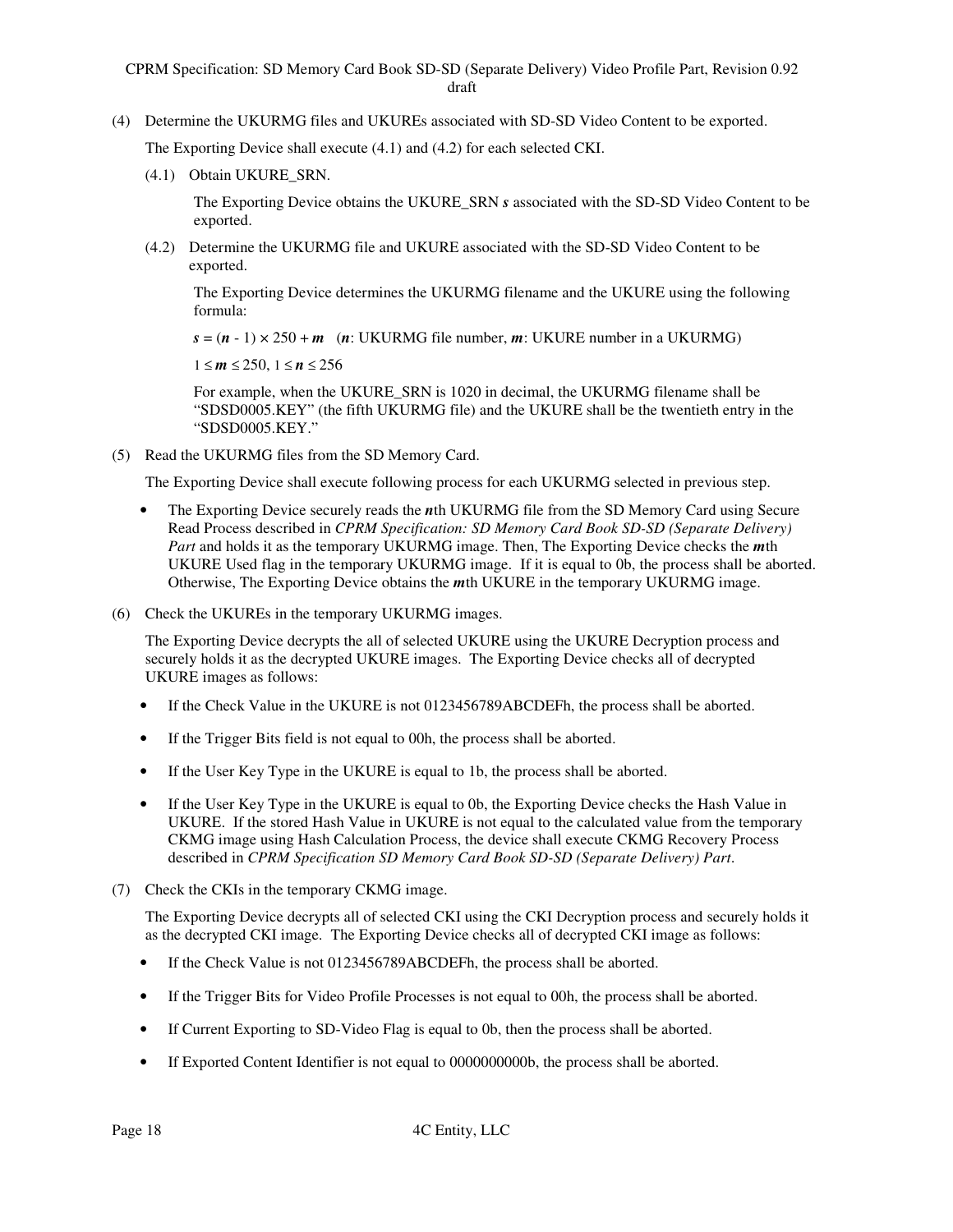In this step, the Exporting Device shall check whether or not all of Content Keys having the same Content ID have been already exported. If either Content Key has been already exported, the Exported Device shall abort this process. In other words, only one Content Key among Content Keys having the same Content ID can be exported. In this step, if the all of checks are valid, the condition of export is confirmed. The following steps are described for how to set the parameters in CKI to be exported.

(8) Obtain the Exported Content Identifier.

The Exporting Device shall execute the step (1), (2) and (3) of Recording Process described in chapter 3, *CPRM SD Memory Card book SD-Video Part*. In this Recording Process, each field in the TKURE shall be set as follows:

- The Title Key is the same value of the Content Key.
- The Trigger bit is set to 00b
- UR\_MCCNTRL is set to 000000000b.
- StrmCCI is set to the same value of StrmCCI in exported CKI.
- APSTB is set to the same value of APSTB in exported CKI.
- UR\_C\_STRTDATE, UR\_C\_ENDDATE, UR\_I\_STRTDATE and UR\_I\_ENDDATE are set to 000000h.
- UR\_C\_P\_CNT and UR\_I\_P\_CNT are set to 0000h.
- UR\_SPAN is set to 000000h.

These parameters are described in *CPRM SD Memory Card book SD-Video Part*. After executing these processes, the Exporting Device finds out the exact place of exported Title Key. If the Exporting Device can not obtain the Title Key Type and TKURE number, then the process shall be aborted.

(9) Update the exported CKI in the temporary CKMG image.

The Exporting Device updates the exported CKI in the temporary CKMG image as follows:

- The Title Key Type is set to the value which corresponds to the place of Exported Title Key..
- The TKURE Number is set to the TKURE\_SRN of the Title Key of exported content in SD-Video format.
- The Move Control Information field is set to the same value as that of the Current Move Control Information field.
- The Current Move Control Information field is set to 00b.

After all the fields in the unused CKI are set as above, the Exporting Device encrypts the exported CKI in the temporary CKMG image using the CKI Encryption process.

(10) Update the temporary UKURMG image to be associated to the exported CKI.

The Exporting Device updates the UKURE in the temporary UKURMG image. The Hash Value in the UKURE is set to the value that is calculated for the temporary CKMG image using Hash Calculation Process. Then the Exporting Device encrypts the UKURE in the temporary UKURMG image using the UKURE Encryption process.

(11) Write the temporary UKURMG and CKMG images to the SD Memory Card.

The Exporting Device securely writes the updated temporary UKURMG and CKMG images as the updated UKURMG and CKMG files to the SD Memory Card using the CKMG Update Process in described in *CPRM Specification SD Memory Card Book SD-SD (Separate Delivery) Part*. Then the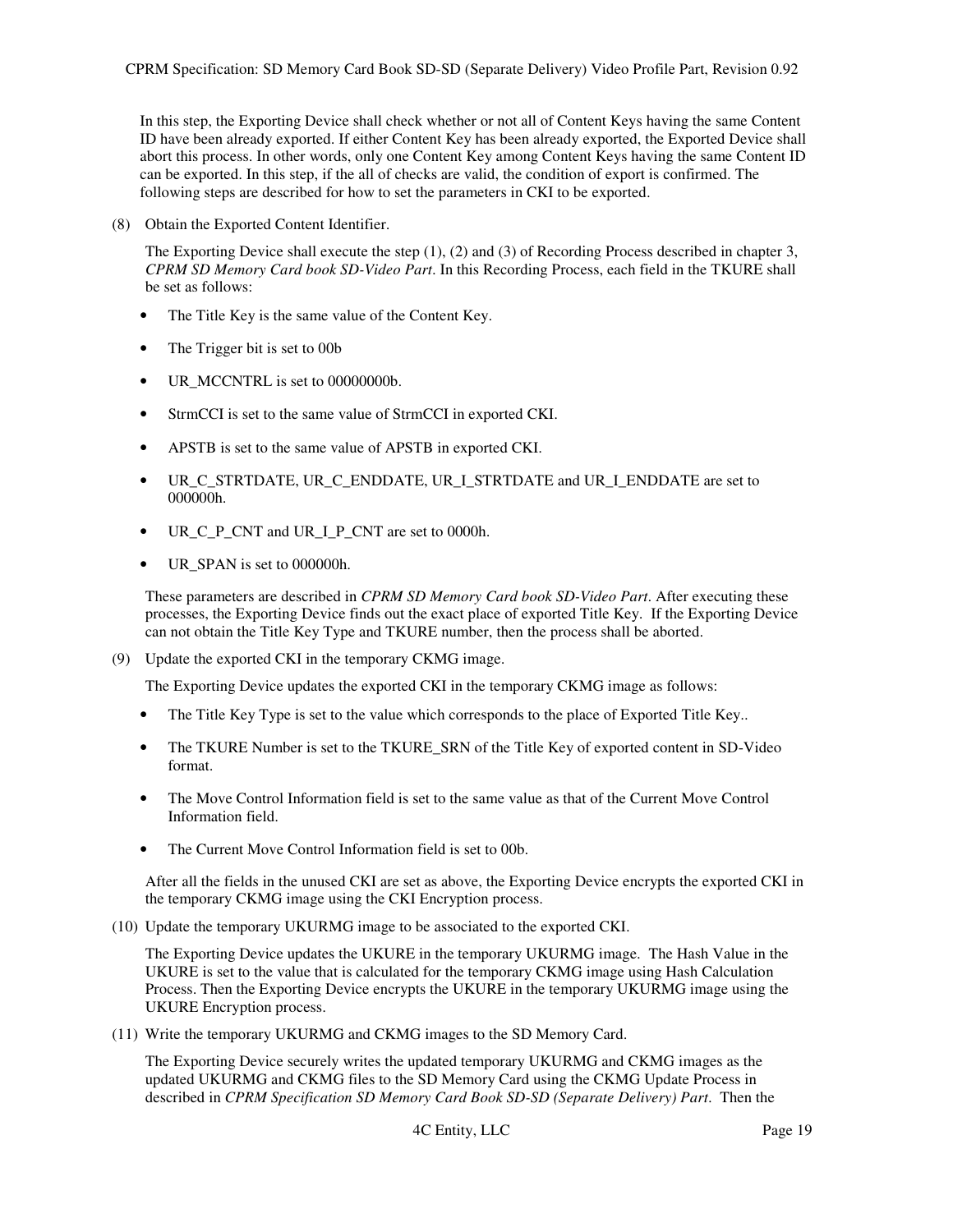#### CPRM Specification: SD Memory Card Book SD-SD (Separate Delivery) Video Profile Part, Revision 0.92 draft

Exporting Device securely reads the updated UKURMG file from the SD Memory Card using the Secure Read Process and verifies that the update of the *m*th UKURE in the UKURMG file has completed successfully.

If the verification of the UKURMG file fails, the Exporting Device shall abort this process.

(12) Start to Export to SD-Video

The Exporting Device exports the Content Key into the Title Key, and then executes the remained steps in Recording Process described in *CPRM SD Memory Card book SD-Video Part*.



**Figure 3-3 Flowchart of Export to SD-Video Process**

#### **3.6.5. Reimport from SD-Video Process**

When the Current Export to SD-Video flag of an SD-SD Content is 1b and the TKURE Number is set to other than 00000000000b, the exported content can be reimported.

(1) Determine the CKMG file and CKI associated with the Content Key to be reimported.

The Reimporting Device determines the CKMG filename and the CKI.

(2) Read the CKMG file from the SD Memory Card.

The Reimporting Device reads the CKMG file from the SD Memory Card and holds it as the temporary CKMG image.

Then, the Reimporting Device checks the corresponding CKI Used flag in the temporary CKMG image. If it is equal to 0b, the process shall be aborted.

Otherwise, the Reimporting Device obtains the selected CKI in the temporary CKMG image.

- (3) Determine the UKURMG file and UKURE associated with SD-SD content to be reimported.
	- (3.1) Obtain UKURE\_SRN.

The Reimporting Device obtains the UKURE\_SRN*s* associated with the SD-SD content to be reimported.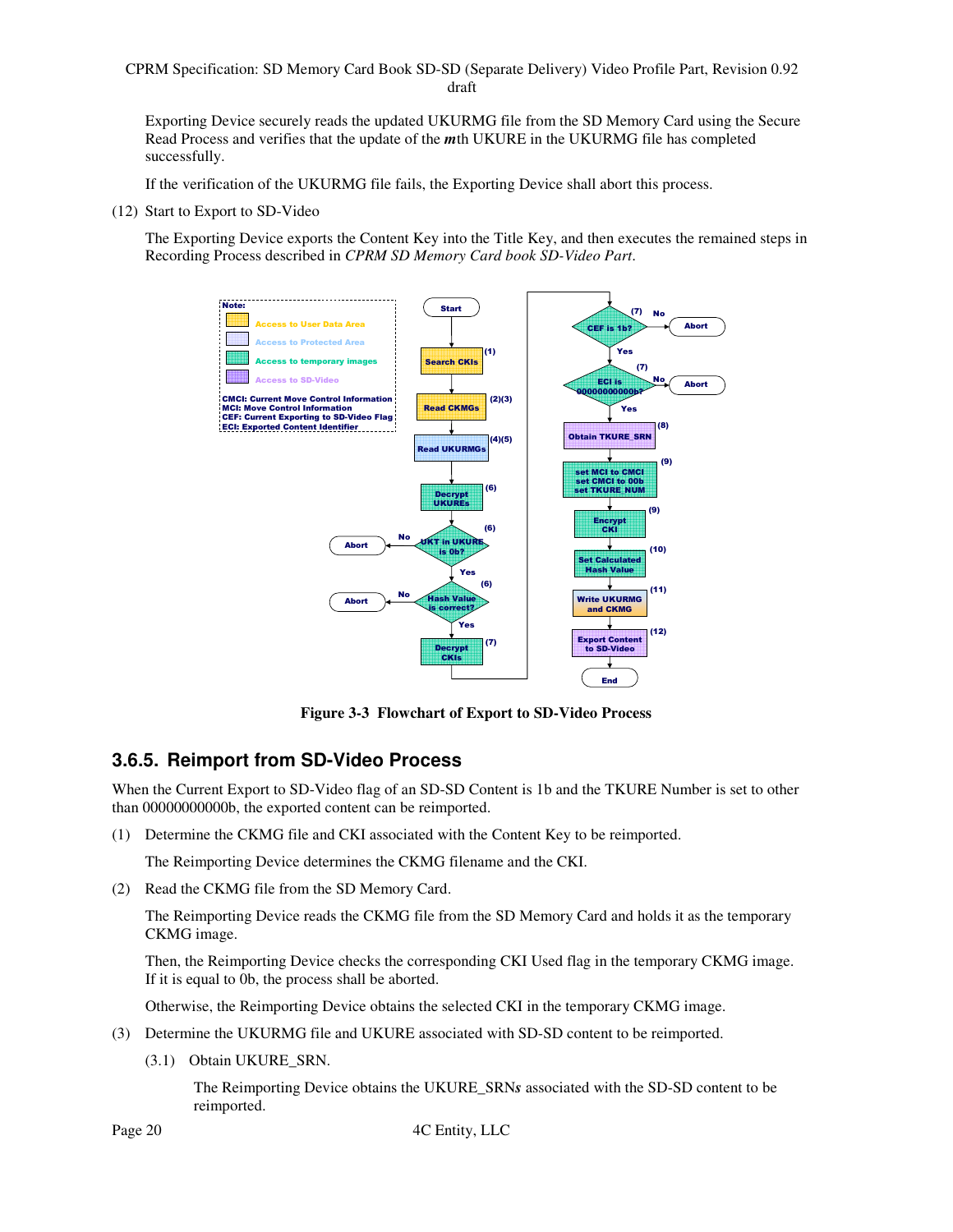(3.2) Determine the UKURMG file and UKURE associated with the SD-SD content to be reimported.

The Reimporting Device determines the UKURMG filename and the UKURE using the following formula:

 $s = (n - 1) \times 250 + m$  (*n*: UKURMG file number, *m*: UKURE number in a UKURMG)

1 ≤ *m* ≤ 250, 1 ≤ *n* ≤ 256

For example, when the UKURE\_SRN is 1020 in decimal, the UKURMG filename shall be "SDSD0005.KEY" (the fifth UKURMG file) and the UKURE shall be the twentieth entry in the "SDSD0005.KEY."

(4) Read the UKURMG file from the SD Memory Card.

The Reimporting Device securely reads the *n*th UKURMG file from the SD Memory Card using Secure Read Process and holds it as the temporary UKURMG image.

Then, The Reimporting Device checks the *m*th UKURE Used flag in the temporary UKURMG image. If it is equal to 0b, the process shall be aborted.

Otherwise, The Reimporting Device obtains the *m*th UKURE in the temporary UKURMG image.

(5) Check the UKURE in the temporary UKURMG image.

The Reimporting Device decrypts the UKURE using the UKURE Decryption process and securely holds it as the decrypted UKURE image. The Reimporting Device checks this decrypted UKURE image as follows:

- If the Check Value is not 0123456789ABCDEFh, the process shall be aborted.
- If the Trigger Bits is not equal to 00h, the process shall be aborted.
- If the User Key Type in the UKURE is equal to 1b, the process shall be aborted.
- If the User Key Type in the UKURE is equal to 0b, the Reimporting Device checks the Hash Value in UKURE. If the stored Hash Value in UKURE is not equal to the calculated value from the temporary CKMG image using Hash Calculation Process, the device shall execute CKMG Recovery Process described in *CPRM Specification SD Memory Card Book SD-SD (Separate Delivery) Part*.
- (6) Check the CKI in the temporary CKMG image.

The Reimporting Device decrypts the CKI using the CKI Decryption process and securely holds it as the decrypted CKI image. The Reimporting Device checks this decrypted CKI image as follows:

- If the Check Value is not 0123456789ABCDEFh, the process shall be aborted.
- If the Trigger Bits for Video Profile Processes is not equal to 00h, the process shall be aborted.
- If the Current Export to SD-Video Flag is equal to 0b, then the process shall be aborted.
- If the TKURE Number is equal to 000000000000b, the process shall be aborted.
- (7) Update the CKI in the temporary CKMG image.

The Reimporting Device updates the CKI in the temporary CKMG image as follows:

- The TKURE Number is set to 0000000000000.
- The Current Move Control Information field is set to the same value as that of the Move Control Information field.

After all the fields in the unused CKI are set as above, the Reimporting Device encrypts the CKI in the temporary CKMG image using the CKI Encryption process.